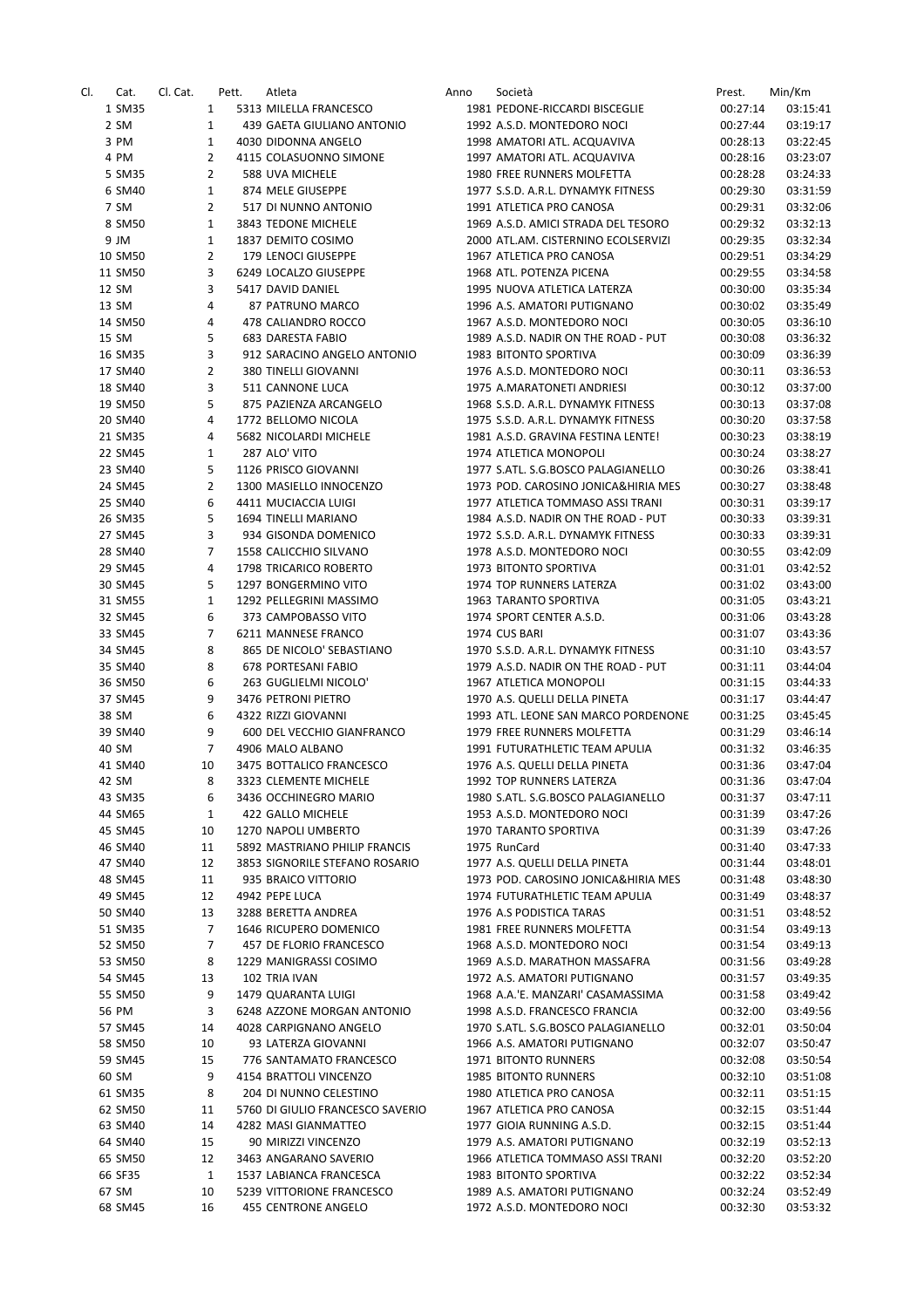|        | 69 SM45  | 17             | 182 ROSSIGNOLI DONATO                                | 1974 ATLETICA PRO CANOSA                                          | 00:32:31 | 03:53:39             |
|--------|----------|----------------|------------------------------------------------------|-------------------------------------------------------------------|----------|----------------------|
|        | 70 SM55  | $\overline{2}$ | 3188 LAPEDOTA NICOLA                                 | 1962 S.S.D. A.R.L. DYNAMYK FITNESS                                | 00:32:33 | 03:53:54             |
| 71 SM  |          | 11             | 4099 MINARDI MICHELE                                 | 1987 S.ATL. S.G.BOSCO PALAGIANELLO                                | 00:32:33 | 03:53:54             |
|        | 72 SM60  | $\mathbf{1}$   | 863 TRIGGIANI MATTEO                                 | 1956 S.S.D. A.R.L. DYNAMYK FITNESS                                | 00:32:34 | 03:54:01             |
|        | 73 SM55  | 3              | 244 IACOVAZZI FRANCESCO                              | 1964 ATLETICA MONOPOLI                                            | 00:32:35 | 03:54:08             |
|        | 74 SM40  | 16             | 2656 NOVIELLO ANDREA                                 | 1976 BITONTO SPORTIVA                                             | 00:32:35 | 03:54:08             |
|        | 75 SM35  | 9              | 2302 CARELLA CESARE                                  | 1983 OSTUNI RUNNER'S                                              | 00:32:36 | 03:54:15             |
|        | 76 SM60  | $\overline{2}$ | 4761 GRANDE MAURO                                    | 1957 PEDONE-RICCARDI BISCEGLIE                                    | 00:32:37 | 03:54:22             |
|        | 77 SM50  | 13             | 762 PENNACCHIA FRANCESCO                             | 1969 HAPPY RUNNERS ALTAMURA                                       | 00:32:38 | 03:54:29             |
|        | 78 SM35  | 10             | 749 BIGI ANTONIO                                     | 1983 HAPPY RUNNERS ALTAMURA                                       | 00:32:40 | 03:54:44             |
|        | 79 SM50  | 14             | 330 FERRANTE NICOLA                                  | 1967 ATLETICA TOMMASO ASSI TRANI                                  | 00:32:41 | 03:54:51             |
|        | 80 SM35  | 11             | 4052 MASTRULLI FRANCESCO                             | 1982 ATLETICA TOMMASO ASSI TRANI                                  | 00:32:42 | 03:54:58             |
|        | 81 SM55  | 4              | 525 BRUNO TRIFONE                                    | 1960 DREAM TEAM BARI                                              | 00:32:45 | 03:55:20             |
|        | 82 SM50  | 15             | 888 MORETTI FILOMENO                                 | 1966 BITONTO SPORTIVA                                             | 00:32:47 | 03:55:34             |
|        | 83 SM45  | 18             | 682 MEZZAPESA NICOLA                                 |                                                                   |          | 03:55:56             |
|        |          | 5              |                                                      | 1974 A.S.D. NADIR ON THE ROAD - PUT                               | 00:32:50 |                      |
|        | 84 SM55  |                | 872 SERVIDIO FRANCESCO                               | 1961 S.S.D. A.R.L. DYNAMYK FITNESS                                | 00:32:54 | 03:56:24             |
|        | 85 SM40  | 17             | 4302 LA GRASTA ROBERTO                               | 1976 FREE RUNNERS MOLFETTA                                        | 00:32:58 | 03:56:53             |
|        | 86 SM45  | 19             | 623 INTRONA MICHELE                                  | 1971 ATLETICA ADELFIA                                             | 00:32:59 | 03:57:00             |
|        | 87 SM55  | 6              | 815 GAZZILLI CARLO                                   | 1964 GIOIA RUNNING A.S.D.                                         | 00:32:59 | 03:57:00             |
|        | 88 SM45  | 20             | 1795 MONTAGNA VINCENZO                               | 1972 BITONTO SPORTIVA                                             | 00:33:00 | 03:57:08             |
|        | 89 SM45  | 21             | 5875 TAMBURRANO GIOVANNI                             | 1973 A.S.D. OLIMPIA GROTTAGLIE                                    | 00:33:01 | 03:57:15             |
|        | 90 SM55  | $\overline{7}$ | 1801 RICCO NICOLO                                    | 1961 ATLETICA MONOPOLI                                            | 00:33:03 | 03:57:29             |
|        | 91 SM35  | 12             | 1543 PAPPALARDO MICHELE                              | 1982 ATLETIC CLUB ALTAMURA                                        | 00:33:05 | 03:57:43             |
|        | 92 SM40  | 18             | 1909 SOFIA ANTONIO                                   | 1977 OSTUNI RUNNER'S                                              | 00:33:05 | 03:57:43             |
|        | 93 SM35  | 13             | 1944 DE MARINIS MARCO                                | 1983 CLUB RUNNER 87 CASTELLANETA                                  | 00:33:10 | 03:58:19             |
|        | 94 SM40  | 19             | 856 VACCA ANTONIO                                    | 1977 S.S.D. A.R.L. DYNAMYK FITNESS                                | 00:33:12 | 03:58:34             |
|        | 95 SM35  | 14             | 1121 DI STEFANO MARCO                                | 1980 NUOVA ATLETICA LATERZA                                       | 00:33:12 | 03:58:34             |
|        | 96 SM45  | 22             | 409 ANGELILLI VITO                                   | 1974 A.S.D. MONTEDORO NOCI                                        | 00:33:14 | 03:58:48             |
|        | 97 SM35  | 15             | 175 DELL'ISOLA ANDREA                                | 1980 ATLETICA PRO CANOSA                                          | 00:33:15 | 03:58:55             |
|        | 98 SM55  | 8              | 4217 RINALDI RAFFAELE                                | 1962 GR. POD. MONTE SANT'ANGELO                                   | 00:33:17 | 03:59:10             |
| 99 SM  |          | 12             | 6252 SCIALPI PIETRO                                  | 1986 A.S.D. OLIMPIA GROTTAGLIE                                    | 00:33:18 | 03:59:17             |
|        | 100 SM55 | 9              | 1073 LUDOVICO GIUSEPPE                               | 1963 CLUB RUNNER 87 CASTELLANETA                                  | 00:33:20 | 03:59:31             |
|        | 101 SM35 | 16             | 5502 LARICCHIUTA GIOVANNI                            | 1984 A.S.D. NADIR ON THE ROAD - PUT                               | 00:33:21 | 03:59:38             |
|        | 102 SM50 | 16             | 4220 ZUCARO PASQUALE                                 | 1969 A.S.D. A.N.B. FIAMME CREMISI                                 | 00:33:22 | 03:59:46             |
|        | 103 SF40 | $\mathbf{1}$   | 1523 TROPIANO DANIELA                                | 1977 ATLETICA MONOPOLI                                            | 00:33:24 | 04:00:00             |
|        | 104 SM40 | 20             | 1799 TROYSI FRANCESCO                                | 1976 BITONTO SPORTIVA                                             | 00:33:25 | 04:00:07             |
| 105 SM |          | 13             | 4083 CORNACCHIA VINCENZO                             | 1991 POL. 'D. PIETRI' GRAVINA                                     | 00:33:27 | 04:00:22             |
|        | 106 SM55 | 10             | 254 GALLIZIA ENZO                                    | 1961 ATLETICA MONOPOLI                                            | 00:33:28 | 04:00:29             |
|        | 107 SM45 | 23             | 1975 CITARELLA MASSIMO                               | 1972 S.ATL. S.G.BOSCO PALAGIANELLO                                | 00:33:29 | 04:00:36             |
|        | 108 SM55 | 11             | 261 ALTAMURA ANTONIO                                 | 1961 ATLETICA MONOPOLI                                            | 00:33:30 | 04:00:43             |
|        | 109 SM35 | 17             | 3363 CIACCIA ALESSANDRO                              | 1982 TARANTO SPORTIVA                                             | 00:33:30 | 04:00:43             |
|        | 110 SF40 | $\overline{2}$ | 950 CASALUCE FILOMENA                                | 1975 NUOVA ATLETICA BITONTO                                       | 00:33:31 | 04:00:50             |
|        | 111 SM60 | 3              | 337 PALUMBO VINCENZO                                 | 1959 ATLETICA TOMMASO ASSI TRANI                                  | 00:33:34 | 04:01:12             |
|        | 112 SM50 | 17             | 116 DEROBERTIS GIOVANNI                              | 1968 A.S. AMATORI PUTIGNANO                                       | 00:33:37 | 04:01:33             |
|        | 113 SM45 | 24             | 397 PUTRINO STEFANO                                  | 1972 A.S.D. MONTEDORO NOCI                                        | 00:33:38 | 04:01:41             |
|        | 114 SM45 | 25             | 443 MELE ANTONIO                                     | 1974 A.S.D. MONTEDORO NOCI                                        | 00:33:40 | 04:01:55             |
|        | 115 SM45 | 26             |                                                      |                                                                   |          | 04:02:02             |
|        |          |                | 648 LIPPOLIS VINCENZO                                | 1974 A.S.D. NADIR ON THE ROAD - PUT<br>1985 ATLETIC CLUB ALTAMURA | 00:33:41 | 04:02:09             |
| 116 SM |          | 14             | 6220 TANCREDI ANTONIO                                |                                                                   | 00:33:42 |                      |
|        | 117 SM40 | 21             | 1607 TEOFILO GIUSEPPE<br>1060 COLANGELO GIAMBATTISTA | 1976 A.S. ATLETICA POLIGNANO                                      | 00:33:45 | 04:02:31<br>04:02:45 |
|        | 118 SM40 | 22             |                                                      | 1976 CLUB RUNNER 87 CASTELLANETA                                  | 00:33:47 |                      |
|        | 119 SM40 | 23             | 4120 LOPRIENO FRANCESCO                              | 1977 FIAMMA OLIMPIA PALO                                          | 00:33:48 | 04:02:52             |
|        | 120 SM60 | 4              | 4741 D'APRILE GIOVANNI                               | 1959 ATLETIC CLUB ALTAMURA                                        | 00:33:50 | 04:03:07             |
|        | 121 SM45 | 27             | 1119 ROSANO GIOVANNI                                 | 1971 NUOVA ATLETICA LATERZA                                       | 00:33:50 | 04:03:07             |
|        | 122 SF45 | $\mathbf{1}$   | 108 LAVARRA MARA                                     | 1972 A.S. AMATORI PUTIGNANO                                       | 00:33:51 | 04:03:14             |
|        | 123 SM55 | 12             | 877 PETRELLI VINCENZO                                | 1964 S.S.D. A.R.L. DYNAMYK FITNESS                                | 00:33:51 | 04:03:14             |
|        | 124 SM45 | 28             | 252 COLELLI LEONARDO                                 | 1972 ATLETICA MONOPOLI                                            | 00:33:53 | 04:03:28             |
|        | 125 SM40 | 24             | 1706 FRIZZALE NICOLA                                 | 1976 HAPPY RUNNERS ALTAMURA                                       | 00:33:55 | 04:03:43             |
|        | 126 SM55 | 13             | 1058 COLELLA GIUSEPPE                                | 1962 CLUB RUNNER 87 CASTELLANETA                                  | 00:33:57 | 04:03:57             |
|        | 127 SM35 | 18             | 3325 RAGNO ELIGIO                                    | 1980 S.ATL. S.G.BOSCO PALAGIANELLO                                | 00:34:00 | 04:04:19             |
|        | 128 SM45 | 29             | 3477 CIOCE FRANCESCO                                 | 1974 A.S. QUELLI DELLA PINETA                                     | 00:34:02 | 04:04:33             |
|        | 129 SM55 | 14             | 2040 CAMPO ANGELO                                    | 1964 POD. CAROSINO JONICA&HIRIA MES                               | 00:34:02 | 04:04:33             |
|        | 130 SM45 | 30             | 334 RUFFO GIOVANNI                                   | 1970 ATLETICA TOMMASO ASSI TRANI                                  | 00:34:03 | 04:04:40             |
|        | 131 SF40 | 3              | 667 DONGHIA ORNELLA                                  | 1976 A.S.D. NADIR ON THE ROAD - PUT                               | 00:34:05 | 04:04:55             |
|        | 132 SM40 | 25             | 6250 GOITOM GHEDLU YOSIEF                            | 1977 A.S.D. A.N.B. FIAMME CREMISI                                 | 00:34:07 | 04:05:09             |
|        | 133 SM45 | 31             | 295 PAOLILLO ANTONIO                                 | 1972 ATLETICA TOMMASO ASSI TRANI                                  | 00:34:09 | 04:05:23             |
| 134 SM |          | 15             | 1245 SASSO SALVATORE                                 | 1990 OSTUNI RUNNER'S                                              | 00:34:10 | 04:05:31             |
|        | 135 SM55 | 15             | 320 AGHZALA LOTFI                                    | 1962 ATLETICA TOMMASO ASSI TRANI                                  | 00:34:11 | 04:05:38             |
|        | 136 SM55 | 16             | 1306 CAPUTO DAVIDE                                   | 1963 POD. CAROSINO JONICA&HIRIA MES                               | 00:34:11 | 04:05:38             |
| 137 SM |          | 16             | 4379 DETOMA VITO                                     | 1990 A.S.D. AMICI STRADA DEL TESORO                               | 00:34:14 | 04:05:59             |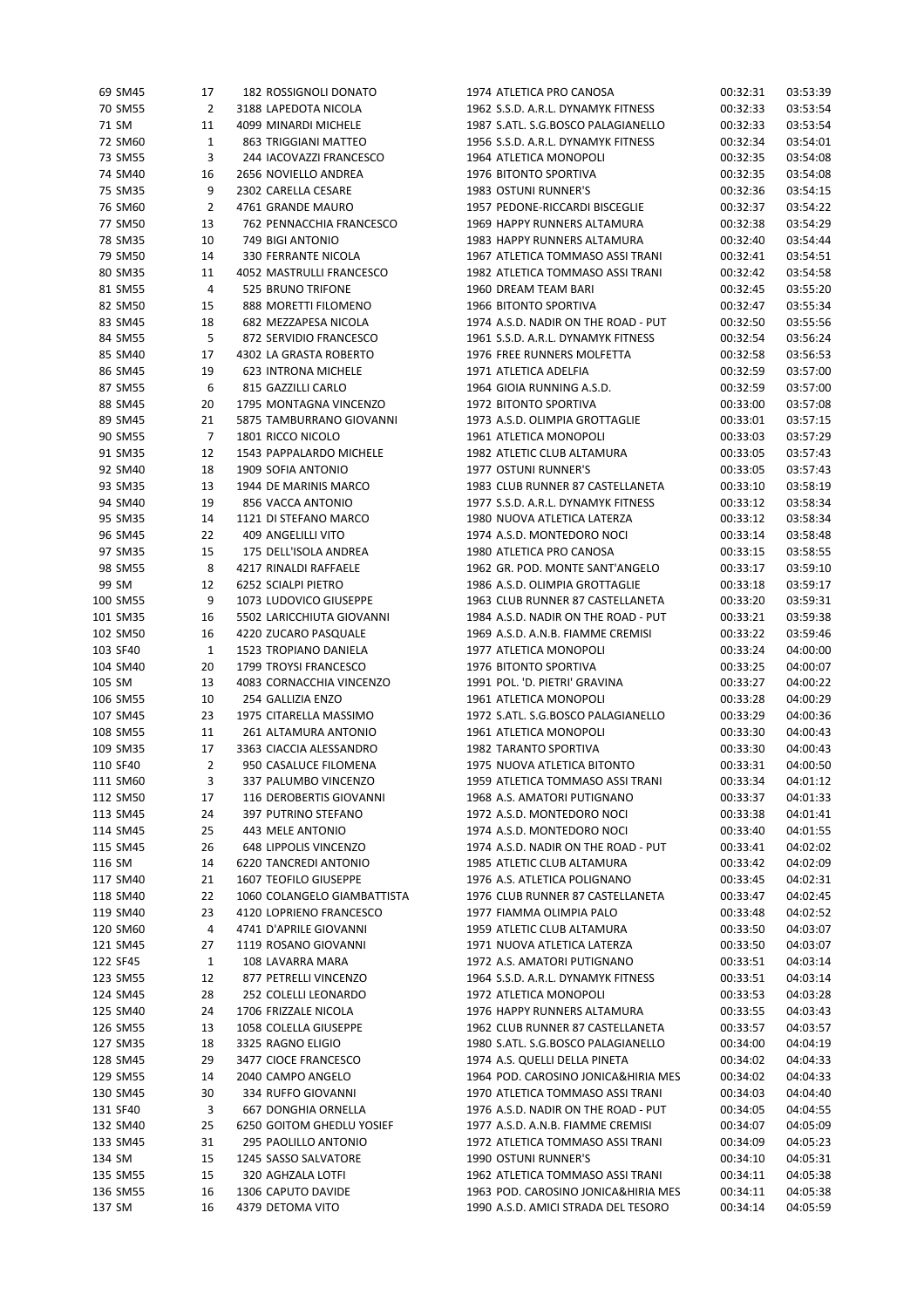| 138 SM55 | 17 | 379 DE LUCA VITO                 | 1963 A.S.D. MONTEDORO NOCI          | 00:34:16 | 04:06:14 |
|----------|----|----------------------------------|-------------------------------------|----------|----------|
| 139 SF40 | 4  | 2543 LELARIO TERESA              | 1975 BARLETTA SPORTIVA              | 00:34:18 | 04:06:28 |
| 140 SM50 | 18 | 611 GADALETA COSMO               | 1968 FREE RUNNERS MOLFETTA          | 00:34:20 | 04:06:42 |
| 141 SM50 | 19 | 352 LOGRANO GIUSEPPE MARIA ANTOI | 1966 ATLETIC CLUB ALTAMURA          | 00:34:21 | 04:06:50 |
| 142 SM55 | 18 | 716 DAPRILE VITO MAURO           | 1964 A.S.D. NADIR ON THE ROAD - PUT | 00:34:22 | 04:06:57 |
|          |    |                                  |                                     |          |          |
| 143 SM   | 17 | 3912 DEBIASE MICHELE             | 1985 BITONTO SPORTIVA               | 00:34:22 | 04:06:57 |
| 144 SF35 | 2  | 589 IANIA SILVANA                | 1983 FREE RUNNERS MOLFETTA          | 00:34:23 | 04:07:04 |
| 145 SM40 | 26 | 1000 MELPIGNANO ALFONSO          | 1979 OSTUNI RUNNER'S                | 00:34:24 | 04:07:11 |
| 146 SM55 | 19 | 200 CAPORALE COSIMO DAMIANO      | 1963 ATLETICA PRO CANOSA            | 00:34:25 | 04:07:18 |
| 147 SM40 | 27 | 135 DAPRILE VITO SILVANO         | 1979 A.S. AMATORI PUTIGNANO         | 00:34:25 | 04:07:18 |
| 148 SM50 | 20 | 1660 CASCELLA VINCENZO           | 1969 BARLETTA SPORTIVA              | 00:34:26 | 04:07:26 |
| 149 SM35 | 19 | 583 LIPPOLIS MAURIZIO            | 1980 A.S. AMATORI PUTIGNANO         | 00:34:26 | 04:07:26 |
|          |    |                                  |                                     |          |          |
| 150 SM40 | 28 | 1774 POTENZA CANIO DAVIDE        | 1978 S.S.D. A.R.L. DYNAMYK FITNESS  | 00:34:28 | 04:07:40 |
| 151 SM45 | 32 | 668 LOSAVIO NICOLA               | 1972 A.S.D. NADIR ON THE ROAD - PUT | 00:34:28 | 04:07:40 |
| 152 SM50 | 21 | 767 RIZZOTTI MICHELE             | 1968 HAPPY RUNNERS ALTAMURA         | 00:34:29 | 04:07:47 |
| 153 SM50 | 22 | 2744 FIORE ANGELO                | 1968 HAPPY RUNNERS ALTAMURA         | 00:34:30 | 04:07:54 |
| 154 SM50 | 23 | 6042 SARCINA CLAUDIO             | 1968 STRARUNNERS BARI               | 00:34:31 | 04:08:01 |
| 155 SM45 | 33 | 520 LONGO ANGELO                 | 1974 A.S. DOF AMATORI TURI          | 00:34:31 | 04:08:01 |
| 156 SM40 | 29 | 2571 ARTELLIS FRANCESCO          | 1975 ATLETIC CLUB ALTAMURA          |          | 04:08:01 |
|          |    |                                  |                                     | 00:34:31 |          |
| 157 SM60 | 5  | 2549 BALDASSARRE FRANCESCO       | 1957 ATLETICA PRO CANOSA            | 00:34:34 | 04:08:23 |
| 158 SM55 | 20 | 186 MAROCCIA LUIGI               | 1963 ATLETICA PRO CANOSA            | 00:34:36 | 04:08:37 |
| 159 SM50 | 24 | 1030 METTA LEONARDO              | 1966 A.S. CULTURALE POD. S. STEFANO | 00:34:37 | 04:08:45 |
| 160 SM35 | 20 | 4051 ROSSELLI MARCO              | 1982 ATLETICA TOMMASO ASSI TRANI    | 00:34:40 | 04:09:06 |
| 161 SM50 | 25 | 1407 PONTRANDOLFO PIETRO         | 1966 AMATORI ATL. ACQUAVIVA         | 00:34:41 | 04:09:13 |
| 162 SF35 | 3  | 1040 RELLA ROSA                  | 1983 ASD N.E.S.T.                   | 00:34:42 | 04:09:20 |
| 163 SM35 | 21 | <b>656 TORRES VITO ANTONIO</b>   | 1983 A.S.D. NADIR ON THE ROAD - PUT | 00:34:42 | 04:09:20 |
|          |    |                                  |                                     |          |          |
| 164 SM55 | 21 | 1026 MANCANO CESARE              | 1962 ATLETICA TRINITAPOLI           | 00:34:43 | 04:09:28 |
| 165 SM40 | 30 | 1783 ACHILLE DAMIANO             | 1978 BITONTO SPORTIVA               | 00:34:43 | 04:09:28 |
| 166 SM40 | 31 | 4101 NICOLAU NICOLA              | 1975 TARANTO SPORTIVA               | 00:34:45 | 04:09:42 |
| 167 SM50 | 26 | 509 D'AMBROSIO ANTONIO           | 1968 A.MARATONETI ANDRIESI          | 00:34:46 | 04:09:49 |
| 168 SM40 | 32 | 5455 IACOVIELLO ALFREDO          | 1979 A.S.D. AMICI STRADA DEL TESORO | 00:34:52 | 04:10:32 |
| 169 SM50 | 27 | 1453 ELEFANTE PASQUALE           | 1968 A.S. AMATORI PUTIGNANO         | 00:34:55 | 04:10:54 |
| 170 SM40 | 33 | 3171 AURICCHIO MICHELANGELO      | 1977 FREE RUNNERS MOLFETTA          | 00:34:56 | 04:11:01 |
|          |    |                                  |                                     |          |          |
| 171 SM50 | 28 | 5240 AMORUSO NICOLA              | 1965 A.S.D. AMICI STRADA DEL TESORO | 00:34:58 | 04:11:15 |
| 172 SM45 | 34 | 3462 VINO GIANCARLO              | 1973 ATLETICA TOMMASO ASSI TRANI    | 00:35:01 | 04:11:37 |
| 173 SM35 | 22 | 6227 ZAVARELLA GIULIANO YURI     | 1981 A.S.D. ASOPICO RUNNING BARI    | 00:35:04 | 04:11:59 |
| 174 SM35 | 23 | 4361 MERENDA GIOVANNI            | 1981 STRARUNNERS BARI               | 00:35:07 | 04:12:20 |
| 175 SM35 | 24 | 194 D'AMICO GIUSEPPE             | 1983 ATLETICA PRO CANOSA            | 00:35:09 | 04:12:34 |
| 176 SM50 | 29 | 1281 CANCELLIERI ANTONINO        | 1969 TARANTO SPORTIVA               | 00:35:11 | 04:12:49 |
| 177 SM   | 18 | 1002 CERVELLERA DAVIDE           | 1988 OSTUNI RUNNER'S                | 00:35:12 | 04:12:56 |
|          |    |                                  |                                     |          |          |
| 178 SF35 | 4  | 4418 MAGARELLI ANNAMARIA         | 1984 A.S. QUELLI DELLA PINETA       | 00:35:13 | 04:13:03 |
| 179 SM50 | 30 | 229 CRUDELE DOMENICO             | 1967 G.S.P. III REGIONE AEREA BARI  | 00:35:17 | 04:13:32 |
| 180 SM50 | 31 | 1462 LOSAVIO VITO                | 1967 A.S. AMATORI PUTIGNANO         | 00:35:19 | 04:13:46 |
| 181 SM35 | 25 | 4123 ILLUZZI MARCELLO            | 1980 BITONTO SPORTIVA               | 00:35:20 | 04:13:54 |
| 182 SM40 | 34 | 170 SANTANGELO GIANCARLO         | 1977 ATLETICA PRO CANOSA            | 00:35:20 | 04:13:54 |
| 183 SM45 | 35 | 1485 PARADISO MICHELE            | 1974 ATLETICA PRO CANOSA            | 00:35:21 | 04:14:01 |
| 184 SM45 | 36 | 5787 CASSANO FRANCESCO           | 1973 STRARUNNERS BARI               | 00:35:22 | 04:14:08 |
|          |    |                                  |                                     |          |          |
| 185 SM40 | 35 | 881 BRUNO GIUSEPPE               | 1975 BITONTO SPORTIVA               | 00:35:22 | 04:14:08 |
| 186 SM50 | 32 | 3455 GIMMI PAOLANTONIO           | 1968 ATLETICA MONOPOLI              | 00:35:23 | 04:14:15 |
| 187 SM50 | 33 | 500 MIRACAPILLO SALVATORE ANTONI | 1967 A.MARATONETI ANDRIESI          | 00:35:24 | 04:14:22 |
| 188 SM40 | 36 | 5423 LOCRITANI LUIGI             | 1975 IKKOS ATLETI TARANTO A.S.D.    | 00:35:25 | 04:14:29 |
| 189 SM50 | 34 | 1066 DI PIPPA MAURIZIO           | 1969 CLUB RUNNER 87 CASTELLANETA    | 00:35:27 | 04:14:44 |
| 190 SM35 | 26 | 4124 MACINA GIUSEPPE             | 1981 A.S.D. AMICI STRADA DEL TESORO | 00:35:29 | 04:14:58 |
| 191 SM45 | 37 | 3539 SCHINO LUIGI                | 1974 FREE RUNNERS MOLFETTA          | 00:35:31 | 04:15:13 |
|          |    |                                  |                                     |          |          |
| 192 SM50 | 35 | 2032 FESTA DANIELE               | 1967 TARANTO SPORTIVA               | 00:35:32 | 04:15:20 |
| 193 SF   | 1  | 6246 FIORENTINO ROBERTA          | 1994 ASD ATLETICA FIAMMA GIOVINAZZO | 00:35:32 | 04:15:20 |
| 194 SM60 | 6  | 235 CONVERTINI PIETRO            | 1956 G.S.P. III REGIONE AEREA BARI  | 00:35:32 | 04:15:20 |
| 195 SM40 | 37 | 384 MASELLI GIULIO               | 1977 A.S.D. MONTEDORO NOCI          | 00:35:33 | 04:15:27 |
| 196 SM40 | 38 | 1534 VALENTE ALESSANDRO          | 1976 ATLETICA TOMMASO ASSI TRANI    | 00:35:34 | 04:15:34 |
| 197 SM35 | 27 | 1439 ZACCHEO ANTONIO             | 1980 FIAMMA OLIMPIA PALO            | 00:35:35 | 04:15:41 |
|          | 36 | 165 DE NITTO ERNESTO             | 1966 A.S.D. AMICI STRADA DEL TESORO | 00:35:36 | 04:15:49 |
| 198 SM50 |    |                                  |                                     |          |          |
| 199 SM40 | 39 | 5231 COPPOLA ANTONIO             | 1976 A.S.D. ATLETICA BITRITTO       | 00:35:41 | 04:16:24 |
| 200 SM55 | 22 | 1695 VAVALLE VALTER              | 1964 A.S.D. NADIR ON THE ROAD - PUT | 00:35:42 | 04:16:32 |
| 201 SF40 | 5  | 265 GIAMPAOLO STELLA             | 1979 ATLETICA MONOPOLI              | 00:35:43 | 04:16:39 |
| 202 SM45 | 38 | 274 CISTULLI GIACOMO             | 1974 ATLETICA MONOPOLI              | 00:35:43 | 04:16:39 |
| 203 SM65 | 2  | 418 ATTOLICO GIUSEPPE            | 1951 A.S.D. MONTEDORO NOCI          | 00:35:47 | 04:17:08 |
| 204 SM40 | 40 | 303 MARINARO DOMENICO            | 1979 ATLETICA TOMMASO ASSI TRANI    | 00:35:48 | 04:17:15 |
| 205 SM35 | 28 | 2754 PARCHITELLI CLAUDIO         | 1980 A.S. AMATORI PUTIGNANO         | 00:35:49 | 04:17:22 |
|          |    |                                  |                                     |          |          |
| 206 SM40 | 41 | 713 DURSI STEFANO                | 1975 A.S.D. NADIR ON THE ROAD - PUT | 00:35:51 | 04:17:36 |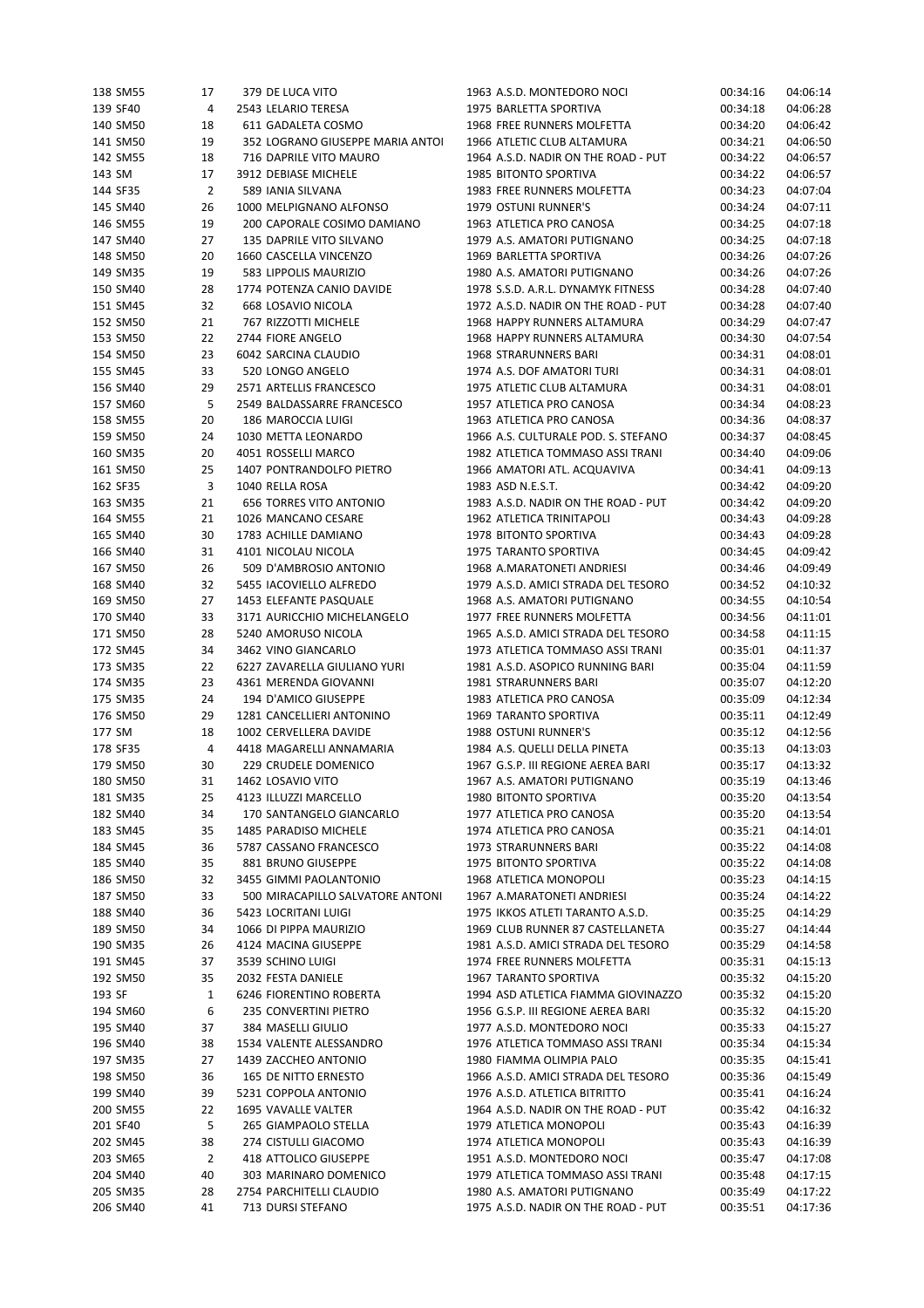| 207 SM35             | 29             | 1211 DE CARLO GIACOMO                       | 1984 A.S.D. MARATHON MASSAFRA                                    | 00:35:51             | 04:17:36             |
|----------------------|----------------|---------------------------------------------|------------------------------------------------------------------|----------------------|----------------------|
| 208 SM50             | 37             | 1800 VALENTINO VINCENZO                     | 1969 BITONTO SPORTIVA                                            | 00:35:51             | 04:17:36             |
| 209 SM55             | 23             | 3193 MORETTI DOMENICO                       | 1962 BITONTO SPORTIVA                                            | 00:35:51             | 04:17:36             |
| 210 SM70             | $\mathbf{1}$   | <b>643 PERAGINE ANTONIO</b>                 | 1947 PEDONE-RICCARDI BISCEGLIE                                   | 00:35:53             | 04:17:51             |
| 211 SM50             | 38             | 109 DALENA DOMENICO                         | 1967 A.S. AMATORI PUTIGNANO                                      | 00:35:53             | 04:17:51             |
| 212 SM50             | 39             | 196 MANZI COSIMO                            | 1968 ATLETICA PRO CANOSA                                         | 00:35:54             | 04:17:58             |
| 213 SM50             | 40             | 3541 LA GRASTA FRANCESCO                    | 1968 FREE RUNNERS MOLFETTA                                       | 00:35:54             | 04:17:58             |
| 214 SM40             | 42             | 5509 SERVADIO CARMINE                       | 1978 DREAM TEAM BARI                                             | 00:35:55             | 04:18:05             |
| 215 SM45             | 39             | 786 DI RELLA GRAZIANO                       | 1972 DREAM TEAM BARI                                             | 00:36:01             | 04:18:48             |
| 216 SM55             | 24             | 4272 GRIESI FRANCESCO                       | 1961 ATLETICA PALAZZO                                            | 00:36:03             | 04:19:03             |
| 217 SM45             | 40             | 1907 MENGA MARIO                            | 1972 OSTUNI RUNNER'S                                             | 00:36:04             | 04:19:10             |
| 218 SM60             | 7              | 518 PAULICELLI VINCENZO                     | 1956 ATLETICA PRO CANOSA                                         | 00:36:05             | 04:19:17             |
| 219 SM50             | 41             | 527 MONTEMURRO CIRO                         | 1969 A.S. DOF AMATORI TURI                                       | 00:36:05             | 04:19:17             |
| 220 SM40             | 43             | 1710 SILVANO PAOLO                          | 1975 HAPPY RUNNERS ALTAMURA                                      | 00:36:06             | 04:19:24             |
|                      |                |                                             |                                                                  |                      |                      |
| 221 SM45             | 41             | 3176 CARAMIA MICHELE                        | 1970 A.S.D. NADIR ON THE ROAD - PUT                              | 00:36:06             | 04:19:24             |
| 222 SM40             | 44             | 672 PUGLIESE ANGELO                         | 1979 A.S.D. NADIR ON THE ROAD - PUT                              | 00:36:07             | 04:19:31             |
| 223 SM50             | 42             | 558 MAIELLARO VITO                          | 1969 A.S. ATLETICA POLIGNANO                                     | 00:36:07             | 04:19:31             |
| 224 SM45             | 42             | 1664 INCHINGOLO GIACINTO                    | 1971 BARLETTA SPORTIVA                                           | 00:36:08             | 04:19:38             |
| 225 SF               | $\overline{2}$ | 391 RITI FRANCESCA                          | 1988 A.S.D. MONTEDORO NOCI                                       | 00:36:09             | 04:19:46             |
| 226 SM45             | 43             | 290 BOTTA DOMENICO                          | 1971 ATLETICA TOMMASO ASSI TRANI                                 | 00:36:10             | 04:19:53             |
| 227 SM50             | 43             | 1127 POMELLA ANTONIO                        | 1969 S.ATL. S.G.BOSCO PALAGIANELLO                               | 00:36:12             | 04:20:07             |
| 228 SM45             | 44             | 199 QUARTO NICOLA                           | 1971 ATLETICA PRO CANOSA                                         | 00:36:14             | 04:20:22             |
| 229 SM50             | 44             | 421 PALMIERI PASQUALE                       | 1968 A.S.D. MONTEDORO NOCI                                       | 00:36:14             | 04:20:22             |
| 230 SM55             | 25             | 187 CARUCCI PIETRO                          | 1963 ATLETICA PRO CANOSA                                         | 00:36:15             | 04:20:29             |
| 231 SF45             | 2              | 2112 BARBIERI CASSANDRA                     | 1974 A.A.'E. MANZARI' CASAMASSIMA                                | 00:36:15             | 04:20:29             |
| 232 SM60             | 8              | 1568 SIFANNO GAETANO                        | 1955 A.S. QUELLI DELLA PINETA                                    | 00:36:17             | 04:20:43             |
| 233 SM45             | 45             | 1500 MACINA FELICE                          | 1970 G.S.P. III REGIONE AEREA BARI                               | 00:36:18             | 04:20:50             |
| 234 SM45             | 46             | 3055 BRESCIA ANGELO                         | 1971 OSTUNI RUNNER'S                                             | 00:36:19             | 04:20:57             |
| 235 SM65             | 3              | 876 SPIONE RICCARDO                         | 1954 S.S.D. A.R.L. DYNAMYK FITNESS                               | 00:36:20             | 04:21:05             |
| 236 SF45             | 3              | 2936 FERRANTE NICOLETTA                     | 1970 ATLETICA TOMMASO ASSI TRANI                                 | 00:36:20             | 04:21:05             |
| 237 SM45             | 47             | 5460 METTA ALBERTO                          | 1973 ATLETICA PRO CANOSA                                         | 00:36:20             | 04:21:05             |
| 238 SM55             | 26             | 3149 AFFUSO ROCCO ALFREDO                   | 1961 A.S.D. AMICI STRADA DEL TESORO                              | 00:36:20             | 04:21:05             |
| 239 SM50             | 45             | 453 CAMPOBASSO VITO PASQUALE AN'            | 1967 A.S.D. MONTEDORO NOCI                                       | 00:36:21             | 04:21:12             |
| 240 SM50             | 46             | 2263 TRAVISANI GIACOMO                      | 1966 ATLETICA TOMMASO ASSI TRANI                                 | 00:36:21             | 04:21:12             |
| 241 SM45             | 48             | 4410 LORIZZO ONOFRIO                        | 1973 ATLETICA TOMMASO ASSI TRANI                                 | 00:36:21             | 04:21:12             |
| 242 SF45             | 4              | 3913 UNGARO ANNA ROSA                       | 1973 BITONTO SPORTIVA                                            | 00:36:21             | 04:21:12             |
| 243 SM40             | 45             | 4795 BASSI EMANUELE                         |                                                                  |                      | 04:21:19             |
|                      |                |                                             | 1979 ATLETICA TOMMASO ASSI TRANI                                 | 00:36:22             |                      |
| 244 SM40             | 46             | 887 SECONDO GIUSEPPE                        | 1977 BITONTO SPORTIVA                                            | 00:36:22             | 04:21:19             |
| 245 SF45             | 5              | 631 LAMACCHIA TIZIANA                       | 1970 LA PIETRA                                                   | 00:36:23             | 04:21:26             |
| 246 AF               | 1              | 951 COVIELLO ANGELICA                       | 2002 NUOVA ATLETICA BITONTO                                      | 00:36:24             | 04:21:33             |
| 247 SM40             | 47             | 3845 PETTA ALESSANDRO                       | 1976 G.S.P. III REGIONE AEREA BARI                               | 00:36:28             | 04:22:02             |
| 248 SM35             | 30             | 997 BOTTONE FRANCESCO                       | 1982 OSTUNI RUNNER'S                                             | 00:36:28             | 04:22:02             |
| 249 SM55             | 27             | 1943 CORNACCHIA GIUSEPPE                    | 1961 CLUB RUNNER 87 CASTELLANETA                                 | 00:36:28             | 04:22:02             |
| 250 SM40             | 48             | 4622 OCCHIOGROSSO GIOVANNI                  | 1978 BITETTO RUNNERS A.S.D.                                      | 00:36:29             | 04:22:09             |
| 251 SM45             | 49             | 188 PARISI PASQUALE                         | 1971 ATLETICA PRO CANOSA                                         | 00:36:32             | 04:22:31             |
| 252 SM55             | 28             | 6217 LOCALZO ANDREA                         | 1963 G.S.ATLETICA AMATORI CORATO                                 | 00:36:36             | 04:23:00             |
| 253 SM40             | 49             | 2284 LACITIGNOLA MARIO                      | 1979 FREE RUNNERS MOLFETTA                                       | 00:36:37             | 04:23:07             |
| 254 SM50             | 47             | 953 ROSSIELLO FILIPPO                       | 1966 NUOVA ATLETICA BITONTO                                      | 00:36:38             | 04:23:14             |
| 255 SM60             | 9              | 450 FUSILLO ANTONIO                         | 1959 A.S.D. MONTEDORO NOCI                                       | 00:36:38             | 04:23:14             |
| 256 SF40             | 6              | 3160 VALERIO MARIA ROSA                     | 1977 A.S. QUELLI DELLA PINETA                                    | 00:36:40             | 04:23:28             |
| 257 SM40             | 50             | 130 LAERA NICOLA                            | 1979 A.S. AMATORI PUTIGNANO                                      | 00:36:42             | 04:23:43             |
| 258 SM40             | 51             | 408 NOTARNICOLA GIUSEPPE                    | 1976 A.S.D. MONTEDORO NOCI                                       | 00:36:44             | 04:23:57             |
| 259 SM55             | 29             | 5756 DARESTA FRANCESCO                      | 1964 A.S. AMATORI PUTIGNANO                                      | 00:36:47             | 04:24:19             |
| 260 SF40             | 7              | 3491 DI TACCHIO ROSA                        | 1976 A.MARATONETI ANDRIESI                                       | 00:36:49             | 04:24:33             |
| 261 SM45             | 50             | 699 VALENTINI DOMENICO                      | 1974 A.S.D. NADIR ON THE ROAD - PUT                              | 00:36:50             | 04:24:40             |
| 262 SM35             | 31             | 6202 DE TOMMASO GIUSEPPE                    | 1982 A.S. DOF AMATORI TURI                                       | 00:36:51             | 04:24:47             |
| 263 SM50             | 48             | 5496 ANDREASSI MARIO                        | 1969 A.S.D. AGORA'                                               | 00:36:51             | 04:24:47             |
| 264 SM55             | 30             | 5680 VISCANTI ONOFRIO                       | 1960 HAPPY RUNNERS ALTAMURA                                      | 00:36:52             | 04:24:55             |
| 265 SM50             | 49             | 211 SANTORO DOMENICO                        | 1967 G.S.ATLETICA AMATORI CORATO                                 | 00:36:55             | 04:25:16             |
| 266 SM               | 19             | 96 POLIGNANO PATRIZIO                       | 1988 A.S. AMATORI PUTIGNANO                                      | 00:37:00             | 04:25:52             |
|                      | 20             | 6253 RICCARDI ANDREA                        | 1985 BIO AMBRA NEW AGE                                           | 00:37:01             |                      |
| 267 SM               |                |                                             |                                                                  |                      | 04:25:59             |
| 268 SM45             | 51<br>50       | 883 CARELLA GIUSEPPE                        | 1971 BITONTO SPORTIVA                                            | 00:37:01             | 04:25:59             |
| 269 SM50             |                | 652 NETTI VINCENZO                          | 1966 A.S.D. NADIR ON THE ROAD - PUT                              | 00:37:02             | 04:26:06             |
|                      |                |                                             |                                                                  |                      |                      |
| 270 SM40             | 52             | 649 CACCIAPAGLIA ANGELO                     | 1979 A.S.D. NADIR ON THE ROAD - PUT                              | 00:37:03             | 04:26:14             |
| 271 SM               | 21             | 6210 VULPIO NICOLA                          | 1991 RunCard                                                     | 00:37:03             | 04:26:14             |
| 272 SM45             | 52             | 488 NOTARNICOLA FRANCESCO                   | 1972 A.S.D. MONTEDORO NOCI                                       | 00:37:04             | 04:26:21             |
| 273 SM45             | 53             | 2562 CORALLO ANTONIO                        | 1972 ATLETICA TOMMASO ASSI TRANI                                 | 00:37:05             | 04:26:28             |
| 274 SM65<br>275 SM35 | 4<br>32        | 1135 BRUNO FRANCO<br>393 D'ANDRIA FRANCESCO | 1950 S.ATL. S.G.BOSCO PALAGIANELLO<br>1981 A.S.D. MONTEDORO NOCI | 00:37:06<br>00:37:07 | 04:26:35<br>04:26:42 |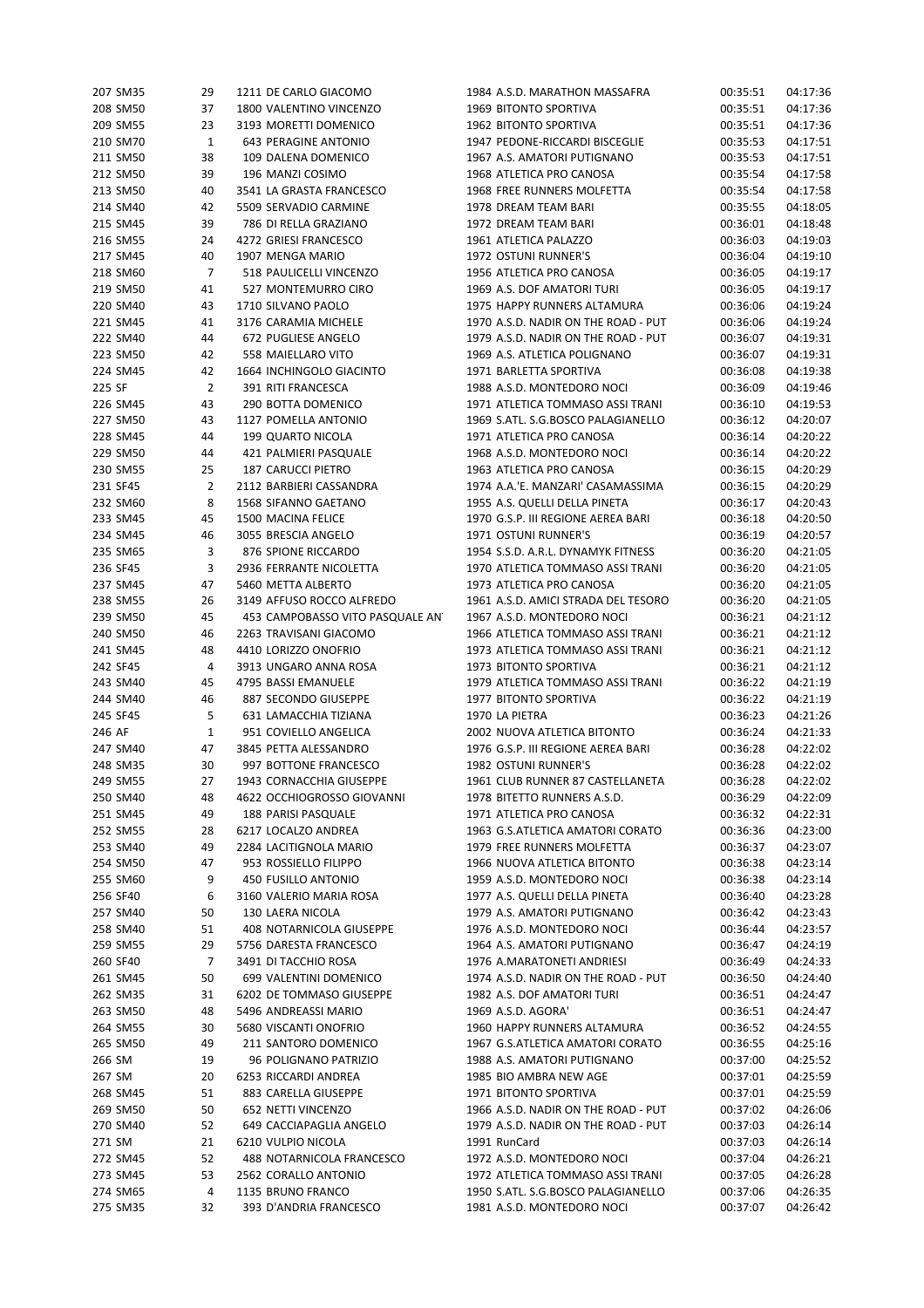| 276 SM50 | 51 | 309 CASTROVILLI GIOACCHINO        | 1965 ATLETICA TOMMASO ASSI TRANI    | 00:37:09 | 04:26:57 |
|----------|----|-----------------------------------|-------------------------------------|----------|----------|
| 277 SM50 | 52 | 2523 MOLENDINI ALFREDO            | 1967 TARANTO SPORTIVA               | 00:37:09 | 04:26:57 |
| 278 SM40 | 53 | 285 COLELLA VITO                  | 1975 ATLETICA MONOPOLI              | 00:37:11 | 04:27:11 |
| 279 SM50 | 53 | 1025 CARRER LIVIO                 | 1968 ATLETICA TRINITAPOLI           | 00:37:11 | 04:27:11 |
| 280 SM45 | 54 | 3875 PASCULLI NICOLA              | 1974 LA PIETRA                      | 00:37:12 | 04:27:18 |
| 281 SF45 | 6  | <b>676 SIMONE RITA</b>            | 1973 A.S.D. NADIR ON THE ROAD - PUT | 00:37:13 | 04:27:26 |
| 282 SM50 | 54 | 149 LUISI GIUSEPPE                | 1965 A.S. AMATORI PUTIGNANO         | 00:37:14 | 04:27:33 |
| 283 SF40 | 8  | 3183 CHIMENTI PASQUA              | 1976 RUNNERS DEL LEVANTE            | 00:37:15 | 04:27:40 |
| 284 SM35 | 33 | 6245 CIRILLO MICHELE              | 1980 ASD ATLETICA FIAMMA GIOVINAZZO | 00:37:15 | 04:27:40 |
| 285 SM40 | 54 | 6096 Corsi Martino                | 1978 RunCard                        | 00:37:15 | 04:27:40 |
| 286 SF40 | 9  | 3848 DE PINTO MARICA              | 1979 ATLETICA TOMMASO ASSI TRANI    | 00:37:16 | 04:27:47 |
| 287 SF45 | 7  | <b>662 PRICCI PATRIZIA</b>        | 1972 RUNNING TEAM D'ANGELA SPORT    | 00:37:17 | 04:27:54 |
| 288 SM35 | 34 | 5998 PESCE RUGGIERO MARIA         | 1983 AMATORI ATL. ACQUAVIVA         | 00:37:18 | 04:28:01 |
| 289 SM40 | 55 | 5424 PEPE DONATO                  | 1977 IKKOS ATLETI TARANTO A.S.D.    | 00:37:20 | 04:28:16 |
| 290 SM35 | 35 | 779 DE LUCA ANGELO                | 1981 DREAM TEAM BARI                | 00:37:21 | 04:28:23 |
| 291 SM35 | 36 | 4907 Lorusso Nicola Michele       | 1980 RunCard                        | 00:37:22 | 04:28:30 |
| 292 SM50 | 55 | 1013 LACORTE GIUSEPPE             | 1966 OSTUNI RUNNER'S                | 00:37:23 | 04:28:37 |
| 293 SM55 | 31 | 185 MERAFINA NICOLA GIUSEPPE      | 1961 ATLETICA PRO CANOSA            | 00:37:24 | 04:28:45 |
| 294 SM50 | 56 | 1437 DE TULLIO GIOVANNI           | 1966 FIAMMA OLIMPIA PALO            | 00:37:25 | 04:28:52 |
| 295 SM55 | 32 | 1285 SPINELLI DOMENICO            | 1963 TARANTO SPORTIVA               | 00:37:27 | 04:29:06 |
|          |    |                                   |                                     |          |          |
| 296 SM40 | 56 | 4378 PORTOGHESE GAETANO           | 1978 A.S.D. AMICI STRADA DEL TESORO | 00:37:28 | 04:29:13 |
| 297 SM55 | 33 | 282 CALDERARO VITTORIO            | 1961 ATLETICA MONOPOLI              | 00:37:29 | 04:29:20 |
| 298 SM55 | 34 | 2569 RIEFOLO LUIGI                | 1962 ATLETICA TOMMASO ASSI TRANI    | 00:37:29 | 04:29:20 |
| 299 SM40 | 57 | 215 MASCIAVE' CATALDO             | 1978 G.S.ATLETICA AMATORI CORATO    | 00:37:29 | 04:29:20 |
| 300 SM45 | 55 | 1242 PIZZARELLI VINCENZO          | 1974 A.S.D. MARATHON MASSAFRA       | 00:37:30 | 04:29:28 |
| 301 SM45 | 56 | 1253 RICCI EMILIANO               | 1972 A.S.D. MARATHON MASSAFRA       | 00:37:32 | 04:29:42 |
| 302 SM50 | 57 | 1207 RIFORMATO DOMENICO           | 1969 A.S.D. MARATHON MASSAFRA       | 00:37:32 | 04:29:42 |
| 303 SM50 | 58 | 3096 SCOCCIA MARCO                | 1969 S.ATL. S.G.BOSCO PALAGIANELLO  | 00:37:32 | 04:29:42 |
| 304 SM50 | 59 | 1495 DILETTUSO ARCANGELO          | 1965 G.S.P. III REGIONE AEREA BARI  | 00:37:35 | 04:30:04 |
| 305 SM50 | 60 | 3158 ALICINO RICCARDO             | 1969 ATLETICA TOMMASO ASSI TRANI    | 00:37:36 | 04:30:11 |
| 306 SM35 | 37 | 690 MASTRANGELO GIANFRANCO        | 1980 A.S.D. NADIR ON THE ROAD - PUT | 00:37:39 | 04:30:32 |
| 307 SM50 | 61 | 2725 RIZZI GIUSEPPE               | 1963 ATLETICA PALAZZO               | 00:37:41 | 04:30:47 |
| 308 SM45 | 57 | 3873 LANAVE ALESSIO               | 1974 LA PIETRA                      | 00:37:44 | 04:31:08 |
| 309 SM35 | 38 | 6225 STASI DAVIDE VITO            | 1982 FREE RUNNERS MOLFETTA          | 00:37:44 | 04:31:08 |
| 310 SF40 | 10 | 117 DELFINE ERICA TERESA          | 1979 A.S. AMATORI PUTIGNANO         | 00:37:44 | 04:31:08 |
| 311 SM40 | 58 | 5522 SANTORO VITO ANTONIO         | 1975 BITONTO SPORTIVA               | 00:37:46 | 04:31:23 |
| 312 SM50 | 62 | 86 LIPPOLIS GIAMMICHELE           | 1966 A.S. AMATORI PUTIGNANO         | 00:37:46 | 04:31:23 |
| 313 SM55 | 35 | 4351 DE CESARE FELICE             | 1964 FREE RUNNERS MOLFETTA          | 00:37:47 | 04:31:30 |
| 314 SM50 | 63 | 2824 PARABITA CASIMIRO            | 1965 CLUB RUNNER 87 CASTELLANETA    | 00:37:47 | 04:31:30 |
| 315 SM45 | 58 | 1670 TRISCIUZZI LEONARDO          | 1972 ASD RUNNERS FOR EMERGENCY      | 00:37:48 | 04:31:37 |
| 316 SM65 | 5  | 431 SANTORO GENNARO               | 1951 A.S.D. MONTEDORO NOCI          | 00:37:48 | 04:31:37 |
| 317 SM45 | 59 | 5243 PARRULLI FERDINANDO          | 1974 A.S.D. AMICI STRADA DEL TESORO | 00:37:50 | 04:31:51 |
| 318 SM50 | 64 | 719 CACCIOPPOLI PAOLO VINCENZO    | 1966 A.S.D. NADIR ON THE ROAD - PUT | 00:37:51 | 04:31:59 |
| 319 SM50 | 65 | 689 CAMPANELLA GIOVANNI           | 1966 A.S.D. NADIR ON THE ROAD - PUT | 00:37:52 | 04:32:06 |
| 320 SF   | 3  | 1001 PIGNATELLI DANIELA           | 1985 OSTUNI RUNNER'S                | 00:37:53 | 04:32:13 |
| 321 SM50 | 66 | 1455 GENTILE VINCENZO MASSIMILIAN | 1968 A.S. AMATORI PUTIGNANO         | 00:37:55 | 04:32:27 |
| 322 SM45 | 60 | 4596 GALLO LUIGI                  | 1970 STRARUNNERS BARI               | 00:37:56 | 04:32:34 |
| 323 SM50 | 67 | 1483 FARFALLA MASSIMO ANTONIO     | 1966 ATLETICA PRO CANOSA            | 00:37:56 | 04:32:34 |
| 324 SM45 | 61 | 1979 LAVARRA ANTONIO              | 1972 S.ATL. S.G.BOSCO PALAGIANELLO  | 00:37:56 | 04:32:34 |
| 325 SM35 | 39 | 1977 LADIANA CARMELO              | 1984 S.ATL. S.G.BOSCO PALAGIANELLO  | 00:37:56 | 04:32:34 |
| 326 SM40 | 59 | 5528 VIOLANTE GIACOMO             | 1979 BITETTO RUNNERS A.S.D.         | 00:37:57 | 04:32:42 |
| 327 SF35 | 5  | 5526 CAVALERA YLENIA              | 1982 BITETTO RUNNERS A.S.D.         | 00:37:58 | 04:32:49 |
| 328 SM   | 22 | 4377 DE GIOSA ALESSANDRO          | 1990 A.S.D. AMICI STRADA DEL TESORO | 00:37:59 | 04:32:56 |
| 329 SM55 | 36 | 311 ALTIERI ANTONIO               | 1963 ATLETICA TOMMASO ASSI TRANI    | 00:37:59 | 04:32:56 |
| 330 SF45 | 8  | 329 STARACE PIA                   | 1972 ATLETICA TOMMASO ASSI TRANI    | 00:38:04 | 04:33:32 |
| 331 SM55 | 37 | 313 DE CHIRICO ANGELO             | 1962 ATLETICA TOMMASO ASSI TRANI    | 00:38:07 | 04:33:54 |
| 332 SM50 | 68 | 5322 PACE DANIELE                 | 1968 A.S.D. NADIR ON THE ROAD - PUT | 00:38:09 | 04:34:08 |
| 333 SF45 | 9  | 276 VINCIGUERRA ANGELA            | 1970 ATLETICA MONOPOLI              | 00:38:11 | 04:34:22 |
| 334 SM   | 23 | 390 ARMENISE ALBERTO              | 1988 A.S.D. MONTEDORO NOCI          | 00:38:13 | 04:34:37 |
| 335 SM50 | 69 | 889 CALAMITA GIUSEPPE             | 1969 BITONTO SPORTIVA               | 00:38:14 | 04:34:44 |
| 336 SM45 | 62 | 3194 MARTUCCI ROBERTO             | 1973 BITONTO SPORTIVA               | 00:38:14 | 04:34:44 |
| 337 SM40 | 60 | 909 LICINIO DOMENICO              | 1975 BITONTO SPORTIVA               | 00:38:14 | 04:34:44 |
| 338 SM45 | 63 | 2948 DE MARCO SALVATORE           | 1970 G.S.P. III REGIONE AEREA BARI  | 00:38:16 | 04:34:58 |
| 339 SF   | 4  | 603 PUMMER EMOKE CSILLA           | 1986 FREE RUNNERS MOLFETTA          | 00:38:17 | 04:35:05 |
|          |    |                                   | 1964 ATLETICA MONOPOLI              |          | 04:35:13 |
| 340 SM55 | 38 | 5261 MARZOLLA STEFANO             |                                     | 00:38:18 | 04:35:20 |
| 341 SF35 | 6  | 694 POCI SIMONA                   | 1981 A.S.D. NADIR ON THE ROAD - PUT | 00:38:19 | 04:35:49 |
| 342 SM   | 24 | 5499 NICOLAMARINO TOMMASO         | 1989 BARLETTA SPORTIVA              | 00:38:23 |          |
| 343 SM50 | 70 | 773 GIGLIONE NICOLA               | 1965 BITONTO RUNNERS                | 00:38:25 | 04:36:03 |
| 344 SM55 | 39 | 1219 MASTRONUZZI GIROLAMO         | 1964 A.S.D. MARATHON MASSAFRA       | 00:38:26 | 04:36:10 |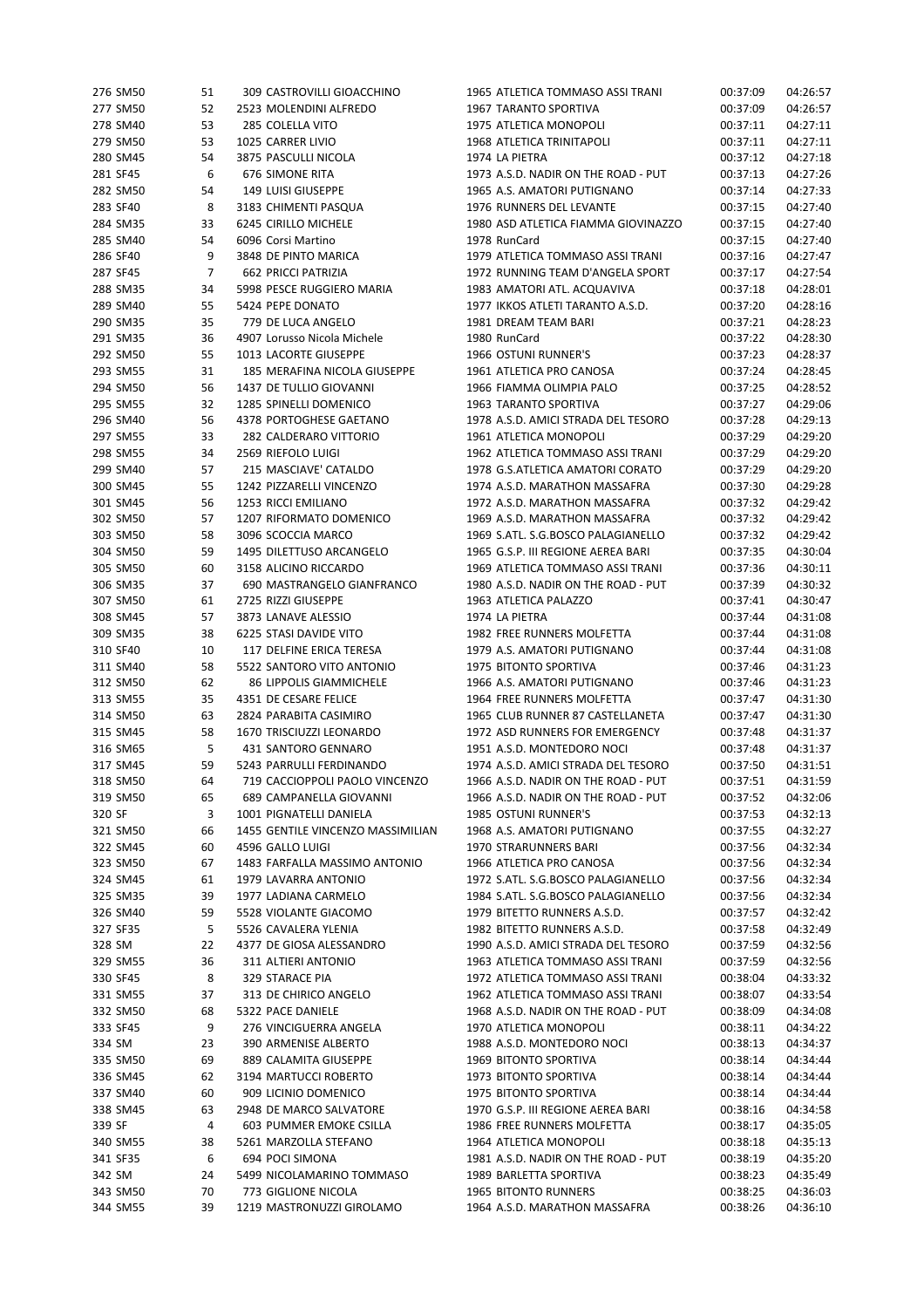| 345 SM70 | 2            | 432 PACE LUIGI GUGLIELMO         | 1949 A.S.D. MONTEDORO NOCI          | 00:38:29 | 04:36:32 |
|----------|--------------|----------------------------------|-------------------------------------|----------|----------|
| 346 SF35 | 7            | 514 PARADISO ALTOMARE            | 1982 A.MARATONETI ANDRIESI          | 00:38:29 | 04:36:32 |
| 347 SM55 | 40           | 673 DARESTA GIUSEPPE             | 1962 A.S.D. NADIR ON THE ROAD - PUT | 00:38:31 | 04:36:46 |
| 348 SM65 | 6            | 325 DEL VENTO VITO               | 1952 ATLETICA TOMMASO ASSI TRANI    | 00:38:35 | 04:37:15 |
| 349 SM40 | 61           | 6154 NACCI FRANCESCO             | 1975 OSTUNI RUNNER'S                | 00:38:36 | 04:37:22 |
| 350 SM65 | 7            | 4383 COLANTUONO PASQUALE         | 1953 A.S.D. AMICI STRADA DEL TESORO | 00:38:37 | 04:37:29 |
| 351 SM50 | 71           | 163 SODANO ONOFRIO               | 1965 A.S.D. AMICI STRADA DEL TESORO | 00:38:37 | 04:37:29 |
| 352 SM45 | 64           | 1141 CASTRONOVI FRANCESCO        | 1970 S.ATL. S.G.BOSCO PALAGIANELLO  | 00:38:38 | 04:37:36 |
| 353 SF50 | $\mathbf{1}$ | 301 BOTTA VALENTINA              | 1965 ATLETICA TOMMASO ASSI TRANI    | 00:38:38 | 04:37:36 |
| 354 SM60 | 10           | 1230 SALVI COSIMO ANTONIO        | 1957 A.S.D. MARATHON MASSAFRA       | 00:38:39 | 04:37:43 |
| 355 SM35 | 40           | 4098 MIANULLI CARMINE            | 1981 S.ATL. S.G.BOSCO PALAGIANELLO  | 00:38:40 | 04:37:51 |
|          |              |                                  |                                     |          |          |
| 356 SM50 | 72           | 891 GIAMPALMO FRANCESCO          | 1968 BITONTO SPORTIVA               | 00:38:40 | 04:37:51 |
| 357 SF   | 5            | 1908 SEMERARO LUCIA              | 1988 OSTUNI RUNNER'S                | 00:38:40 | 04:37:51 |
| 358 SM45 | 65           | 4387 PAPAGNA FILIPPO             | 1970 A.S.D. AMICI STRADA DEL TESORO | 00:38:41 | 04:37:58 |
| 359 SM40 | 62           | 1685 TACCOGNA VITO               | 1975 RUNNING PEOPLE NOICATTARO      | 00:38:42 | 04:38:05 |
| 360 SM40 | 63           | 4910 COSTANZA IGNAZIO            | 1977 CUS BARI                       | 00:38:43 | 04:38:12 |
| 361 SM70 | 3            | 5975 GUIDO COSIMO                | 1949 A.S. ACTION RUNNING MONTERONI  | 00:38:43 | 04:38:12 |
| 362 SM40 | 64           | 6197 PULIGNANO GIOVANNI          | 1978 A.S.D. MARATHON MASSAFRA       | 00:38:44 | 04:38:19 |
| 363 SM45 | 66           | 1812 SASSO MICHELE               | 1970 ACQUAMARINA PALESE             | 00:38:46 | 04:38:34 |
| 364 SM40 | 65           | 193 SCOLLETTA MICHELE            | 1975 ATLETICA PRO CANOSA            | 00:38:48 | 04:38:48 |
| 365 SM45 | 67           | 281 GUCCIONE PIETRO              | 1971 ATLETICA MONOPOLI              | 00:38:50 | 04:39:03 |
| 366 SM   | 25           | 6244 MOLITERNI MICHELE           | 1993 SMART RUNNERS GRAVINA          | 00:38:50 | 04:39:03 |
| 367 SM35 | 41           | 83 DELFINE DOMENICO              | 1981 A.S. AMATORI PUTIGNANO         | 00:38:51 | 04:39:10 |
| 368 SM40 | 66           | 790 FERRARA GIOVANNI FRANCESCO   | 1976 BIO AMBRA NEW AGE              | 00:38:51 | 04:39:10 |
| 369 SM45 | 68           | 4421 CACCIAPAGLIA PAOLO ANTONIO  | 1970 DREAM TEAM BARI                | 00:38:52 | 04:39:17 |
| 370 SF50 | 2            | 475 RAMUNNO NICOLETTA            | 1969 A.S.D. MONTEDORO NOCI          | 00:38:52 | 04:39:17 |
| 371 SM35 | 42           | 4165 DE GREGORIO EMILIO          | 1981 BITONTO SPORTIVA               | 00:38:53 | 04:39:24 |
|          |              |                                  | 1981 ATLETICA TOMMASO ASSI TRANI    |          |          |
| 372 SM35 | 43           | 300 GAROFALO MAURO               |                                     | 00:38:54 | 04:39:31 |
| 373 SM50 | 73           | 6205 SANSEVERINO ANTONELLO       | 1969 CLUB RUNNER 87 CASTELLANETA    | 00:38:57 | 04:39:53 |
| 374 SM   | 26           | 5872 ANASTASIA MICHELE           | 1986 A.S.D. OLIMPIA GROTTAGLIE      | 00:38:57 | 04:39:53 |
| 375 SM55 | 41           | 2730 ALAGNI PASQUALE             | 1960 A.S PODISTICA TARAS            | 00:38:59 | 04:40:07 |
| 376 SM35 | 44           | <b>685 BIANCO GIANGIUSEPPE</b>   | 1983 A.S.D. NADIR ON THE ROAD - PUT | 00:38:59 | 04:40:07 |
| 377 SM65 | 8            | 5013 FORNARELLI GAETANO          | 1950 A.A.'E. MANZARI' CASAMASSIMA   | 00:39:00 | 04:40:14 |
| 378 SM40 | 67           | 6251 D'ERRICO VITO MARIA ANTONIO | 1978 ATLETICA PALAZZO               | 00:39:02 | 04:40:29 |
| 379 SF35 | 8            | 4621 PALASCIANO ELISA            | 1980 ACQUAMARINA PALESE             | 00:39:02 | 04:40:29 |
| 380 SM50 | 74           | 98 LOSAVIO FRANCESCO PAOLO       | 1968 A.S. AMATORI PUTIGNANO         | 00:39:05 | 04:40:50 |
| 381 SM40 | 68           | 744 GIANNULLI MASSIMO            | 1975 HAPPY RUNNERS ALTAMURA         | 00:39:06 | 04:40:57 |
| 382 SM45 | 69           | 441 ANNESE PASQUALE              | 1970 A.S.D. MONTEDORO NOCI          | 00:39:06 | 04:40:57 |
| 383 SM40 | 69           | 6043 FUMAI GIUSEPPE              | 1975 ACQUAMARINA PALESE             | 00:39:11 | 04:41:33 |
| 384 SM45 | 70           | 1644 RAPANARO VALERIO            | 1970 FREE RUNNERS MOLFETTA          | 00:39:11 | 04:41:33 |
| 385 SM60 | 11           | 129 DELFINE FRANCESCO            | 1958 A.S. AMATORI PUTIGNANO         | 00:39:14 | 04:41:55 |
| 386 SF   | 6            | 5245 SAVINO LUCIANA              | 1986 A.S.D. AMICI STRADA DEL TESORO | 00:39:20 | 04:42:38 |
| 387 SM   | 27           | 1563 PETRELLI NICOLA             | 1986 A.S.D. MONTEDORO NOCI          | 00:39:21 | 04:42:45 |
|          |              |                                  |                                     |          |          |
| 388 SM40 | 70           | 5646 MACINA RAFFAELE             | 1979 ATLETICA MONOPOLI              | 00:39:21 | 04:42:45 |
| 389 SM35 | 45           | 1123 CATUCCI ALESSIO             | 1984 NUOVA ATLETICA LATERZA         | 00:39:22 | 04:42:52 |
| 390 SM45 | 71           | 739 CORNACCHIA MARCANTONIO       | 1971 HAPPY RUNNERS ALTAMURA         | 00:39:22 | 04:42:52 |
| 391 SM40 | 71           | 3930 DE SIMONE GIAMPIETRO        | 1978 BITETTO RUNNERS A.S.D.         | 00:39:22 | 04:42:52 |
| 392 SM55 | 42           | 97 CASSONE STEFANO               | 1963 A.S. AMATORI PUTIGNANO         | 00:39:23 | 04:43:00 |
| 393 SM45 | 72           | 4549 DIGESU' LUCA                | 1970 HAPPY RUNNERS ALTAMURA         | 00:39:25 | 04:43:14 |
| 394 SM40 | 72           | 6254 SAPONE MASSIMO BATTISTA     | 1978 ASD RUNNING CASSANO VENTI18    | 00:39:25 | 04:43:14 |
| 395 SM45 | 73           | 5317 CHIRONNA GIUSEPPE           | 1974 A.S.D. NADIR ON THE ROAD - PUT | 00:39:25 | 04:43:14 |
| 396 SM50 | 75           | 4725 STORELLI MAURO              | 1967 ATLETICA TOMMASO ASSI TRANI    | 00:39:25 | 04:43:14 |
| 397 SM40 | 73           | 198 PACIOLLA MARIO               | 1978 ATLETICA PRO CANOSA            | 00:39:25 | 04:43:14 |
| 398 SM65 | 9            | 4757 COLAIANNI SCIPIONE          | 1953 A.S.D. ASOPICO RUNNING BARI    | 00:39:25 | 04:43:14 |
| 399 SM45 | 74           | 1527 DI GESO VITO                | 1970 ATLETICA TOMMASO ASSI TRANI    | 00:39:29 | 04:43:43 |
| 400 SM   | 28           | 684 MASTRANGELO LORENZO DOMENI   | 1986 A.S.D. NADIR ON THE ROAD - PUT | 00:39:29 | 04:43:43 |
| 401 SF35 | 9            | 4727 CARRIERO MARIANTONIETTA     | 1981 ATLETICA TOMMASO ASSI TRANI    | 00:39:29 | 04:43:43 |
| 402 SM40 | 74           | 3784 PASTORE VITO                | 1976 S.ATL. S.G.BOSCO PALAGIANELLO  | 00:39:30 | 04:43:50 |
|          |              |                                  |                                     |          |          |
| 403 SM35 | 46           | 3840 POLISENO GIOVANNI           | 1982 A.S.D. AMICI STRADA DEL TESORO | 00:39:31 | 04:43:57 |
| 404 SM55 | 43           | 3326 RICCI DOMENICO              | 1964 S.ATL. S.G.BOSCO PALAGIANELLO  | 00:39:31 | 04:43:57 |
| 405 SM55 | 44           | 220 DE PALMA PIERO               | 1961 G.S.ATLETICA AMATORI CORATO    | 00:39:32 | 04:44:04 |
| 406 SM55 | 45           | 134 NUDO GIUSEPPE                | 1961 A.S. AMATORI PUTIGNANO         | 00:39:39 | 04:44:55 |
| 407 SM   | 29           | 1813 MARTALO' MARIO              | 1985 BITETTO RUNNERS A.S.D.         | 00:39:39 | 04:44:55 |
| 408 SM50 | 76           | 2286 ROSELLI RAFFAELE            | 1966 FREE RUNNERS MOLFETTA          | 00:39:39 | 04:44:55 |
| 409 SM40 | 75           | 6256 DI PADOVA ANTONIO           | 1978 GR. POD. MONTE SANT'ANGELO     | 00:39:40 | 04:45:02 |
| 410 SM45 | 75           | 4376 SCAGLIOSO CARLO             | 1971 A.S.D. AMICI STRADA DEL TESORO | 00:39:42 | 04:45:16 |
| 411 SM40 | 76           | 4721 CATALDO GIUSEPPE            | 1975 G.S.P. III REGIONE AEREA BARI  | 00:39:44 | 04:45:31 |
| 412 SM45 | 76           | 2842 GENTILE LEONARDO            | 1973 S.ATL. S.G.BOSCO PALAGIANELLO  | 00:39:45 | 04:45:38 |
| 413 SM45 | 78           | 5579 GRIMALDI FABIO              | 1970 CLUB RUNNER 87 CASTELLANETA    | 00:39:48 | 04:45:59 |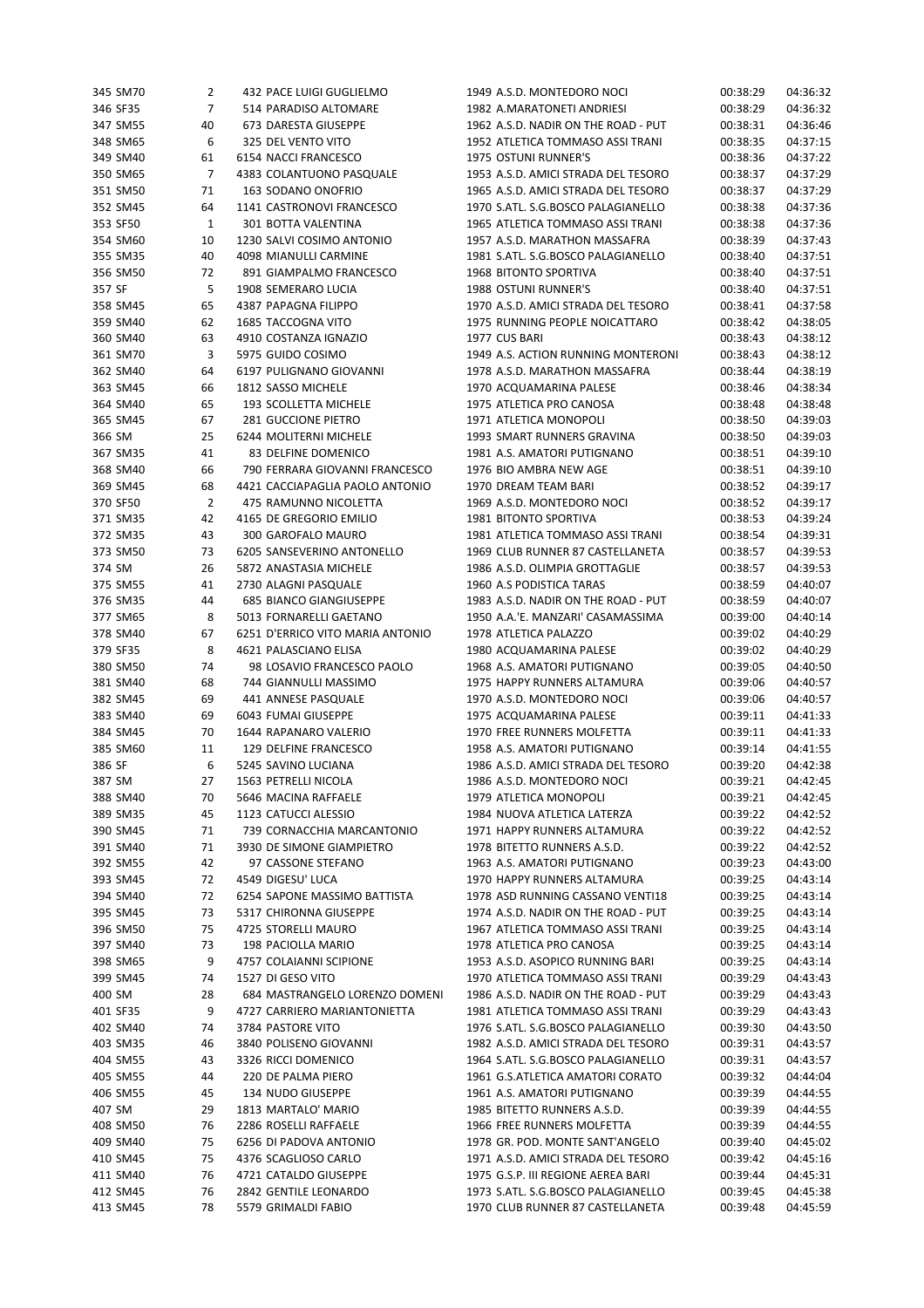| 414 SM45 | 77 | 5589 CASTRONOVI VINCENZO     | 1970 S.ATL. S.G.BOSCO PALAGIANELLO  | 00:39:48 | 04:45:59 |
|----------|----|------------------------------|-------------------------------------|----------|----------|
| 415 SM55 | 46 | 1116 SCARATI MICHELE         | 1961 NUOVA ATLETICA LATERZA         | 00:39:48 | 04:45:59 |
| 416 SF35 | 10 | 3685 LORUSSO ANGELA          | 1983 STRARUNNERS BARI               | 00:39:49 | 04:46:06 |
| 417 SM45 | 79 | 6006 SCOLLATO STEFANO        | 1971 BARI ROAD RUNNERS CLUB         | 00:39:49 | 04:46:06 |
| 418 SM50 | 77 | 3204 CORALLO LORENZO         | 1965 STRARUNNERS BARI               | 00:39:49 | 04:46:06 |
| 419 SM55 | 47 | 1059 GRANILE VITTORIO        | 1961 CLUB RUNNER 87 CASTELLANETA    | 00:39:49 | 04:46:06 |
| 420 SM50 | 78 | 6077 MIANULLI GIUSEPPE       | 1965 S.ATL. S.G.BOSCO PALAGIANELLO  | 00:39:51 | 04:46:21 |
| 421 SM45 | 80 | 2625 AMATO NICOLA DAVIDE     | 1972 FREE RUNNERS MOLFETTA          | 00:39:53 | 04:46:35 |
| 422 SM35 | 47 | 3966 ROCCO VINCENZO          | 1981 CLUB RUNNER 87 CASTELLANETA    | 00:39:53 | 04:46:35 |
| 423 SM55 | 48 | 2736 ZAGARIA ANGELO ANTONIO  | 1961 A.S. CULTURALE POD. S. STEFANO | 00:39:53 | 04:46:35 |
| 424 SM40 | 77 | 4140 PANSINI PASQUALE        | 1978 FREE RUNNERS MOLFETTA          | 00:39:53 | 04:46:35 |
| 425 SM40 | 78 | 4047 LABRUNA MASSIMO         | 1975 ATLETICA MONOPOLI              | 00:39:57 | 04:47:04 |
| 426 SF50 | 3  | 4787 ATTANASIO ANNA          | 1968 DREAM TEAM BARI                | 00:39:57 | 04:47:04 |
| 427 SM50 | 79 | 782 CAROFIGLIO GAETANO       | 1966 DREAM TEAM BARI                | 00:39:58 | 04:47:11 |
| 428 JF   | 1  | 1827 DOLCIAMORE MARLIGIA     | 2000 NUOVA ATLETICA BITONTO         | 00:39:58 | 04:47:11 |
| 429 SM55 | 49 | 118 TOTARO DONATO            | 1962 A.S. AMATORI PUTIGNANO         | 00:39:58 | 04:47:11 |
|          |    |                              | 1982 DREAM TEAM BARI                |          |          |
| 430 SM35 | 48 | 3851 PAPARELLA VINCENZO      |                                     | 00:39:58 | 04:47:11 |
| 431 SM35 | 49 | 721 LATERZA GIANCARLO        | 1981 A.S.D. NADIR ON THE ROAD - PUT | 00:39:58 | 04:47:11 |
| 432 SM55 | 50 | 952 TULLO GIOVANNI           | 1962 NUOVA ATLETICA BITONTO         | 00:39:58 | 04:47:11 |
| 433 SM55 | 51 | 6020 FERRANTE PIETRO         | 1963 PEDONE-RICCARDI BISCEGLIE      | 00:40:04 | 04:47:54 |
| 434 SM50 | 80 | 1758 FIORE ANTONIO           | 1966 RUNNERS DEL LEVANTE            | 00:40:04 | 04:47:54 |
| 435 SF50 | 4  | 1067 PAVONE MARIA DOMENICA   | 1965 CLUB RUNNER 87 CASTELLANETA    | 00:40:06 | 04:48:09 |
| 436 SM55 | 52 | 717 ELEFANTE MARIO           | 1962 A.S.D. NADIR ON THE ROAD - PUT | 00:40:07 | 04:48:16 |
| 437 SF50 | 5  | 2278 RANIERI GIULIA          | 1967 A.S.D. AMICI STRADA DEL TESORO | 00:40:07 | 04:48:16 |
| 438 SM35 | 50 | 671 LATERZA GIOVANNI         | 1981 A.S.D. NADIR ON THE ROAD - PUT | 00:40:07 | 04:48:16 |
| 439 SM35 | 51 | 3838 FILOGRANO DIEGO         | 1980 A.S.D. AMICI STRADA DEL TESORO | 00:40:09 | 04:48:30 |
| 440 SM55 | 53 | 1057 CARRIERO CARMELO        | 1962 CLUB RUNNER 87 CASTELLANETA    | 00:40:09 | 04:48:30 |
| 441 SM40 | 79 | 5249 AMATO MICHELE           | 1978 A.S.D. AMICI STRADA DEL TESORO | 00:40:16 | 04:49:20 |
| 442 SM65 | 10 | 6177 DE GIRARDIS MODESTO     | 1950 ATLETICA MONOPOLI              | 00:40:21 | 04:49:56 |
| 443 SM45 | 81 | 4139 STELLACCI VINCENZO      | 1973 FREE RUNNERS MOLFETTA          | 00:40:21 | 04:49:56 |
| 444 SM55 | 54 | 999 CAVALLO ARMANDO          | 1961 OSTUNI RUNNER'S                | 00:40:22 | 04:50:04 |
| 445 PM   | 4  | 189 TOMASELLI VITO ANDREA    | 1999 ATLETICA PRO CANOSA            | 00:40:23 | 04:50:11 |
| 446 SM50 | 81 | 4853 URBANI MARCELLO         | 1966 IKKOS ATLETI TARANTO A.S.D.    | 00:40:23 | 04:50:11 |
| 447 SM45 | 82 | 3876 SINGH JASDEV            | 1970 LA PIETRA                      | 00:40:24 | 04:50:18 |
| 448 SM60 | 12 | 6257 LA TORRE PASQUALE       | 1956 GR. POD. MONTE SANT'ANGELO     | 00:40:25 | 04:50:25 |
| 449 SM40 | 80 | 4164 ALIBERTI CARLO          | 1978 BITONTO SPORTIVA               | 00:40:26 | 04:50:32 |
| 450 SF50 | 6  | 4779 CAIATI ANNA             | 1967 NUOVA ATLETICA BITONTO         | 00:40:30 | 04:51:01 |
| 451 SM50 | 82 | 954 PALMIERI ORONZO          | 1965 NUOVA ATLETICA BITONTO         | 00:40:30 | 04:51:01 |
| 452 SM55 | 55 | 2110 COFANO FRANCESCO        | 1960 ATLETICA ADELFIA               | 00:40:30 | 04:51:01 |
| 453 SM60 | 13 | 796 MESTO NICOLA             | 1959 BIO AMBRA NEW AGE              | 00:40:31 | 04:51:08 |
| 454 SM40 | 81 | 6216 PISTILLI ALFONSO        | 1978 ATLETICA PRO CANOSA            | 00:40:32 | 04:51:15 |
| 455 SM60 | 14 | 133 LIPPOLIS GIUSEPPE        | 1956 A.S. AMATORI PUTIGNANO         | 00:40:34 | 04:51:30 |
| 456 SM40 | 82 | 4847 DE FILIPPIS GIANFRANCO  | 1978 BITETTO RUNNERS A.S.D.         | 00:40:37 | 04:51:51 |
| 457 SM65 | 11 | 4893 BOCCANEGRA ANGELANTONIO | 1953 FREE RUNNERS MOLFETTA          | 00:40:37 | 04:51:51 |
| 458 SM60 | 15 | 1809 LAMANNA BIAGIO          | 1955 ACQUAMARINA PALESE             | 00:40:47 | 04:53:03 |
| 459 SM55 | 56 | 4185 STRIPPOLI MICHELANGELO  | 1962 BITONTO SPORTIVA               | 00:40:47 | 04:53:03 |
| 460 SM45 | 83 | 3916 ANGELINI ANTONIO        | 1972 A.S.D. LA FENICE               | 00:40:48 | 04:53:10 |
| 461 SM50 | 83 | 901 CACCIAPUOTI DANTE        | 1966 BITONTO SPORTIVA               | 00:40:53 | 04:53:46 |
| 462 SF45 | 10 | 223 LASTELLA MARIA PIA       | 1974 G.S.ATLETICA AMATORI CORATO    | 00:40:54 | 04:53:54 |
| 463 SM50 | 84 | 1149 NOTARANGELO CLAUDIO     | 1968 S.ATL. S.G.BOSCO PALAGIANELLO  | 00:40:54 | 04:53:54 |
| 464 SM55 | 57 | 4183 STELLACCI GIUSEPPE      | 1964 BITONTO SPORTIVA               | 00:40:54 | 04:53:54 |
| 465 SM55 | 58 | 1460 LENTINI MARIO           | 1964 A.S. AMATORI PUTIGNANO         | 00:40:55 | 04:54:01 |
| 466 SM60 | 16 | 4359 GUARINO MICHELE         | 1958 FREE RUNNERS MOLFETTA          | 00:40:57 | 04:54:15 |
| 467 SM40 | 83 | 6238 TERLIZZI ANTONIO        | 1979 BITONTO SPORTIVA               | 00:40:59 | 04:54:29 |
| 468 SM45 | 84 | 3842 SCAVO EMANUELE          | 1974 A.S.D. AMICI STRADA DEL TESORO | 00:41:02 | 04:54:51 |
| 469 SF   | 7  | 6255 ATTOMA TERESA           | 1985 GR. POD. MONTE SANT'ANGELO     | 00:41:02 | 04:54:51 |
| 470 SM45 | 85 | 2752 DE COSMO ATTILIO        | 1971 ATLETICA TOMMASO ASSI TRANI    | 00:41:02 | 04:54:51 |
| 471 SF50 | 7  | 5648 GUSMAI ANNAMARIA        | 1966 ATLETICA TOMMASO ASSI TRANI    | 00:41:02 | 04:54:51 |
| 472 SM55 | 59 | 1529 MAGRONE LUIGI           | 1963 ATLETICA TOMMASO ASSI TRANI    | 00:41:02 | 04:54:51 |
| 473 SM50 | 85 | 902 PAGONE ANTONIO           | 1966 BITONTO SPORTIVA               | 00:41:02 | 04:54:51 |
| 474 SF50 | 8  | 1449 DELFINE MARCELLA        | 1967 A.S. AMATORI PUTIGNANO         | 00:41:07 | 04:55:27 |
| 475 SM70 | 4  | 259 AVERSA ANTONIO           | 1948 ATLETICA MONOPOLI              | 00:41:09 | 04:55:41 |
| 476 SF35 | 11 | 718 LIUZZI ANNUNZIATA        | 1981 A.S.D. NADIR ON THE ROAD - PUT | 00:41:10 | 04:55:49 |
| 477 SM45 | 87 | 3665 COLETTA ANDREA          | 1972 A.S.D. NADIR ON THE ROAD - PUT | 00:41:10 | 04:55:49 |
|          |    |                              |                                     |          |          |
| 478 SM45 | 86 | 5320 LARUCCIA MICHELE        | 1972 A.S.D. NADIR ON THE ROAD - PUT | 00:41:10 | 04:55:49 |
| 479 SM45 | 88 | 467 LORENZINI EMANUELE       | 1971 A.S.D. MONTEDORO NOCI          | 00:41:13 | 04:56:10 |
| 480 SM50 | 86 | 2095 GIAMPAOLO VITO          | 1969 ASD RUN LIFE                   | 00:41:16 | 04:56:32 |
| 481 SM50 | 87 | 95 VINELLA GIUSEPPE          | 1969 A.S. AMATORI PUTIGNANO         | 00:41:18 | 04:56:46 |
| 482 SM50 | 88 | 178 ZACCARO SABINO           | 1965 ATLETICA PRO CANOSA            | 00:41:19 | 04:56:53 |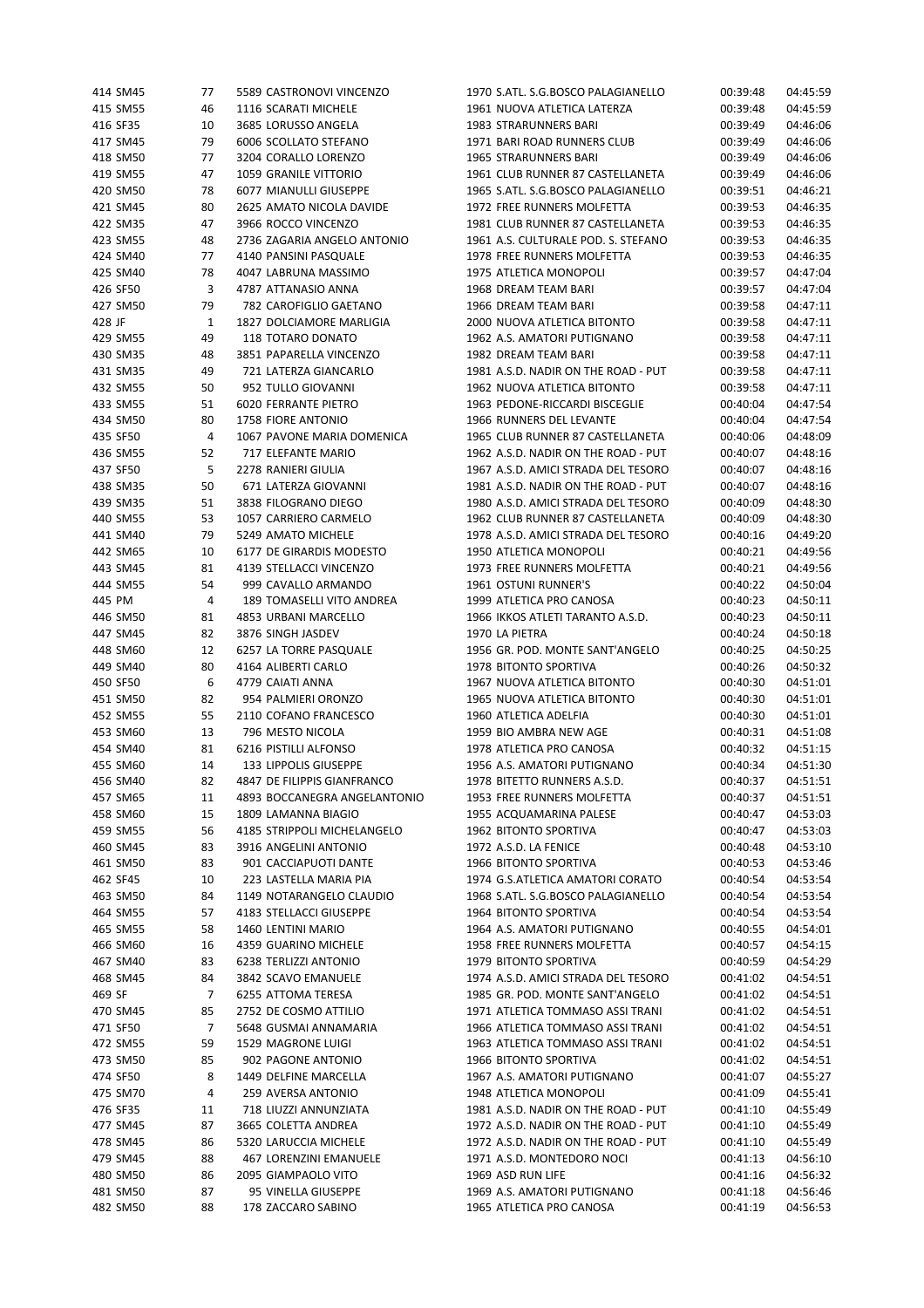| 483 SF55             | 1        | 5250 MENOLASCINA ROSA                          | 1961 A.S.D. AMICI STRADA DEL TESORO                 | 00:41:20             | 04:57:00             |
|----------------------|----------|------------------------------------------------|-----------------------------------------------------|----------------------|----------------------|
| 484 SM45             | 89       | 4747 CROCETTA LUIGI                            | 1973 FREE RUNNERS MOLFETTA                          | 00:41:20             | 04:57:00             |
| 485 SM50             | 89       | 1651 TOMASICCHIO GAETANO                       | 1968 FREE RUNNERS MOLFETTA                          | 00:41:22             | 04:57:15             |
| 486 SM60             | 17       | 306 CASTRO ROBERTO                             | 1958 ATLETICA TOMMASO ASSI TRANI                    | 00:41:24             | 04:57:29             |
| 487 SF40             | 11       | 5292 CARNICELLA DARIA                          | 1975 FREE RUNNERS MOLFETTA                          | 00:41:24             | 04:57:29             |
| 488 SM45             | 90       | 4930 GESMUNDO GIUSEPPE                         | 1971 FREE RUNNERS MOLFETTA                          | 00:41:24             | 04:57:29             |
| 489 SF40             | 12       | 4700 CHILOIRO TIZIANA                          | 1979 A.S.D. OLIMPIA GROTTAGLIE                      | 00:41:25             | 04:57:36             |
| 490 SF45             | 11       | 1797 SICOLO ANNA GRAZIA                        | 1972 BITONTO SPORTIVA                               | 00:41:27             | 04:57:51             |
| 491 SM50             | 90       | 1061 FERA GIUSEPPE CLAUDIO                     | 1965 CLUB RUNNER 87 CASTELLANETA                    | 00:41:30             | 04:58:12             |
| 492 SM60             | 18       | 529 DE TOMMASO RAFFAELE                        | 1959 A.S. DOF AMATORI TURI                          | 00:41:34             | 04:58:41             |
| 493 SM60             | 19       | 895 PAGONE FRANCESCO                           | 1958 BITONTO SPORTIVA                               | 00:41:35             | 04:58:48             |
| 494 SM50             | 91       | 5471 TANGORRA NICOLA                           | 1965 A.S.D. MONTEDORO NOCI                          | 00:41:36             | 04:58:55             |
| 495 SM50             | 92       | 4224 SIMEONE FRANCESCO                         | 1966 TARANTO SPORTIVA                               | 00:41:36             | 04:58:55             |
| 496 SM45             | 91       | 5330 LACASSIA FRANCESCO                        | 1974 BITONTO SPORTIVA                               | 00:41:36             | 04:58:55             |
| 497 SF40             | 13       | 5248 GISMONDI FRANCESCA                        | 1979 A.S.D. AMICI STRADA DEL TESORO                 | 00:41:36             | 04:58:55             |
| 498 SM45             | 92       | 2699 FUSCO SERGIO                              | 1973 ASD MANFREDONIA CORRE                          | 00:41:37             | 04:59:03             |
| 499 SF45             | 12       | 3327 PASSERI EUFEMIA                           | 1974 S.ATL. S.G.BOSCO PALAGIANELLO                  | 00:41:40             | 04:59:24             |
| 500 SM45             | 93       | 4470 ANGIULI GIUSEPPE MASSIMO                  | 1972 ATLETICA ADELFIA                               | 00:41:42             | 04:59:38             |
| 501 SM40             | 84       | 5263 MINOIA PIETRO                             | 1977 ATLETICA MONOPOLI                              | 00:41:43             | 04:59:46             |
| 502 SM35             | 52       | 5259 FIUME GIANFRANCO                          | 1982 ATLETICA MONOPOLI                              | 00:41:45             | 05:00:00             |
| 503 SM50             | 93       | 5644 ZUCCARO PAOLO                             | 1965 ATLETICA PRO CANOSA                            | 00:41:45             | 05:00:00             |
| 504 SM55             | 60       | 774 MASTROMARINO FRANCESCO                     | <b>1960 BITONTO RUNNERS</b>                         | 00:41:47             | 05:00:14             |
| 505 SM65             | 12       | 2769 LAROVERE DOMENICO                         | 1953 BITONTO SPORTIVA                               | 00:41:47             | 05:00:14             |
| 506 SM50             | 94       | 595 VISAGGI NICOLO'                            | 1965 FREE RUNNERS MOLFETTA                          | 00:41:47             | 05:00:14             |
| 507 SM50             | 95       | 6230 DEPALMA FRANCESCO                         | 1969 BITONTO SPORTIVA                               | 00:41:54             | 05:01:05             |
| 508 SM40             | 85       | 3058 PIGNATELLI ANTONIO                        | 1976 OSTUNI RUNNER'S                                | 00:41:58             | 05:01:33             |
| 509 SF45             | 13       | 3316 LA TORRE PAMELA                           | 1973 IKKOS ATLETI TARANTO A.S.D.                    | 00:41:59             | 05:01:41             |
| 510 SM50             | 96       | 4827 LUPOLI VINCENZO                           | 1967 HAPPY RUNNERS ALTAMURA                         | 00:42:03             | 05:02:09             |
| 511 SM55             | 61       | 746 FALCICCHIO BERARDINO                       | 1962 HAPPY RUNNERS ALTAMURA                         | 00:42:03             | 05:02:09             |
| 512 SM60<br>513 SM50 | 20<br>97 | 751 PAPANGELO NUNZIO                           | 1958 HAPPY RUNNERS ALTAMURA                         | 00:42:04             | 05:02:17<br>05:02:17 |
| 514 SM60             | 21       | 740 NIGRO TOMMASO<br>2967 SPADAVECCHIA MICHELE | 1967 HAPPY RUNNERS ALTAMURA<br>1957 DREAM TEAM BARI | 00:42:04<br>00:42:04 | 05:02:17             |
| 515 SM55             | 62       | 4293 D'ABBICCO DONATO                          | 1963 DREAM TEAM BARI                                | 00:42:04             | 05:02:17             |
| 516 SF45             | 14       | 403 MINUNNI GRAZIANA                           | 1973 A.S.D. MONTEDORO NOCI                          | 00:42:06             | 05:02:31             |
| 517 SM50             | 98       | 302 DI TEO SAVINO                              | 1965 ATLETICA TOMMASO ASSI TRANI                    | 00:42:07             | 05:02:38             |
| 518 SM40             | 86       | 3877 CUSCITO VITO MICHELE                      | 1976 BARLETTA SPORTIVA                              | 00:42:10             | 05:03:00             |
| 519 SM55             | 63       | 1716 ANGELILLI COSTANTINO                      | 1963 BIO AMBRA NEW AGE                              | 00:42:11             | 05:03:07             |
| 520 SM60             | 22       | 57 PRIMAVERA VITO                              | 1957 A.S. ATLETICA CASTELLANA                       | 00:42:13             | 05:03:21             |
| 521 SM55             | 64       | 3890 CASSANO VITO                              | 1961 BIO AMBRA NEW AGE                              | 00:42:13             | 05:03:21             |
| 522 SM50             | 99       | 4184 MINENNA MICHELE                           | 1969 BITONTO SPORTIVA                               | 00:42:13             | 05:03:21             |
| 523 SM40             | 87       | 4175 NANOCCHIO VINCENZO                        | 1979 BITONTO SPORTIVA                               | 00:42:13             | 05:03:21             |
| 524 SM45             | 94       | 914 ACQUAVIVA ANGELO                           | 1971 BITONTO SPORTIVA                               | 00:42:13             | 05:03:21             |
| 525 SM60             | 23       | 1252 D'ANGELO ANTONIO                          | 1958 A.S.D. MARATHON MASSAFRA                       | 00:42:17             | 05:03:50             |
| 526 SM50             | 100      | 1218 SICILIANO CATALDO                         | 1968 A.S.D. MARATHON MASSAFRA                       | 00:42:18             | 05:03:57             |
| 527 SF35             | 12       | 3459 PAPPALETTERA SANTA                        | 1982 ATLETICA TOMMASO ASSI TRANI                    | 00:42:18             | 05:03:57             |
| 528 SF50             | 9        | 5426 PERAGINE ROSA                             | 1967 A.S.D. LA FENICE                               | 00:42:21             | 05:04:19             |
| 529 SM50             | 101      | 4149 FIORE MASSIMO                             | 1969 HAPPY RUNNERS ALTAMURA                         | 00:42:22             | 05:04:26             |
| 530 SM60             | 24       | 445 DE GRAZIA GIOVANNI                         | 1956 A.S.D. MONTEDORO NOCI                          | 00:42:24             | 05:04:40             |
| 531 SM60             | 25       | 310 PARADISO NICOLA                            | 1957 ATLETICA TOMMASO ASSI TRANI                    | 00:42:27             | 05:05:02             |
| 532 SM50             | 102      | 1973 BALESTRA AUGUSTO                          | 1967 S.ATL. S.G.BOSCO PALAGIANELLO                  | 00:42:30             | 05:05:23             |
| 533 SF55             | 2        | 333 ANTONACCI ANNAMARIA                        | 1962 ATLETICA TOMMASO ASSI TRANI                    | 00:42:35             | 05:05:59             |
| 534 SM65             | 13       | 913 SCARAGGI FRANCESCO ANTONIO                 | 1954 BITONTO SPORTIVA                               | 00:42:35             | 05:05:59             |
| 535 SM50             | 103      | 5334 STELLACCI VITO                            | 1965 BITONTO SPORTIVA                               | 00:42:36             | 05:06:06             |
| 536 SM45             | 95       | 1248 LOCOROTONDO PIETRO                        | 1973 A.S.D. MARATHON MASSAFRA                       | 00:42:36             | 05:06:06             |
| 537 SM65             | 14       | 319 LETTINI MATTEO                             | 1954 ATLETICA TOMMASO ASSI TRANI                    | 00:42:36             | 05:06:06             |
| 538 SM40             | 88       | 6045 PASCAZIO DANIELE                          | 1979 BITETTO RUNNERS A.S.D.                         | 00:42:39             | 05:06:28             |
| 539 SM40             | 89       | 905 D'ELIA FRANCESCO PAOLO                     | 1976 BITONTO SPORTIVA                               | 00:42:39             | 05:06:28             |
| 540 SM55             | 65       | 2039 BENVENUTO CATALDO                         | 1961 POD. CAROSINO JONICA&HIRIA MES                 | 00:42:43             | 05:06:57             |
| 541 SM40             | 90       | 1787 DEPALO STEFANO                            | 1976 BITONTO SPORTIVA                               | 00:42:45             | 05:07:11             |
| 542 SM50             | 104      | 1233 MAGGI SALVATORE                           | 1966 A.S.D. MARATHON MASSAFRA                       | 00:42:46             | 05:07:18             |
| 543 SM55             | 66       | 3179 FERRANTE NICOLA                           | 1962 RUNNERS DEL LEVANTE                            | 00:42:46             | 05:07:18             |
| 544 SM55             | 67       | 4179 GRANIER MARIO ANGELO                      | 1960 BITONTO SPORTIVA                               | 00:42:51             | 05:07:54             |
| 545 SM35             | 53       | 202 LAMANNA SABINO                             | 1980 ATLETICA PRO CANOSA                            | 00:42:52             | 05:08:01             |
| 546 SM60             | 26       | 6031 DE TULLIO RICCIOTTI                       | 1955 BIO AMBRA NEW AGE                              | 00:42:53             | 05:08:09             |
| 547 SM50             | 105      | 1137 ESPOSITO FRANCESCO                        | 1965 S.ATL. S.G.BOSCO PALAGIANELLO                  | 00:42:53             | 05:08:09             |
| 548 SM50             | 106      | 5082 VINCENTI VINCENZO                         | 1965 OSTUNI RUNNER'S                                | 00:42:53             | 05:08:09             |
| 549 SM45             | 96       | 886 DEPALMA DAMIANO                            | 1972 BITONTO SPORTIVA                               | 00:42:53             | 05:08:09             |
| 550 SM50             | 107      | 1410 BARBARA ALESSANDRO                        | 1966 CUS BARI                                       | 00:42:53             | 05:08:09             |
| 551 SM50             | 108      | 6213 TOTA FRANCESCO                            | 1968 CUS BARI                                       | 00:42:53             | 05:08:09             |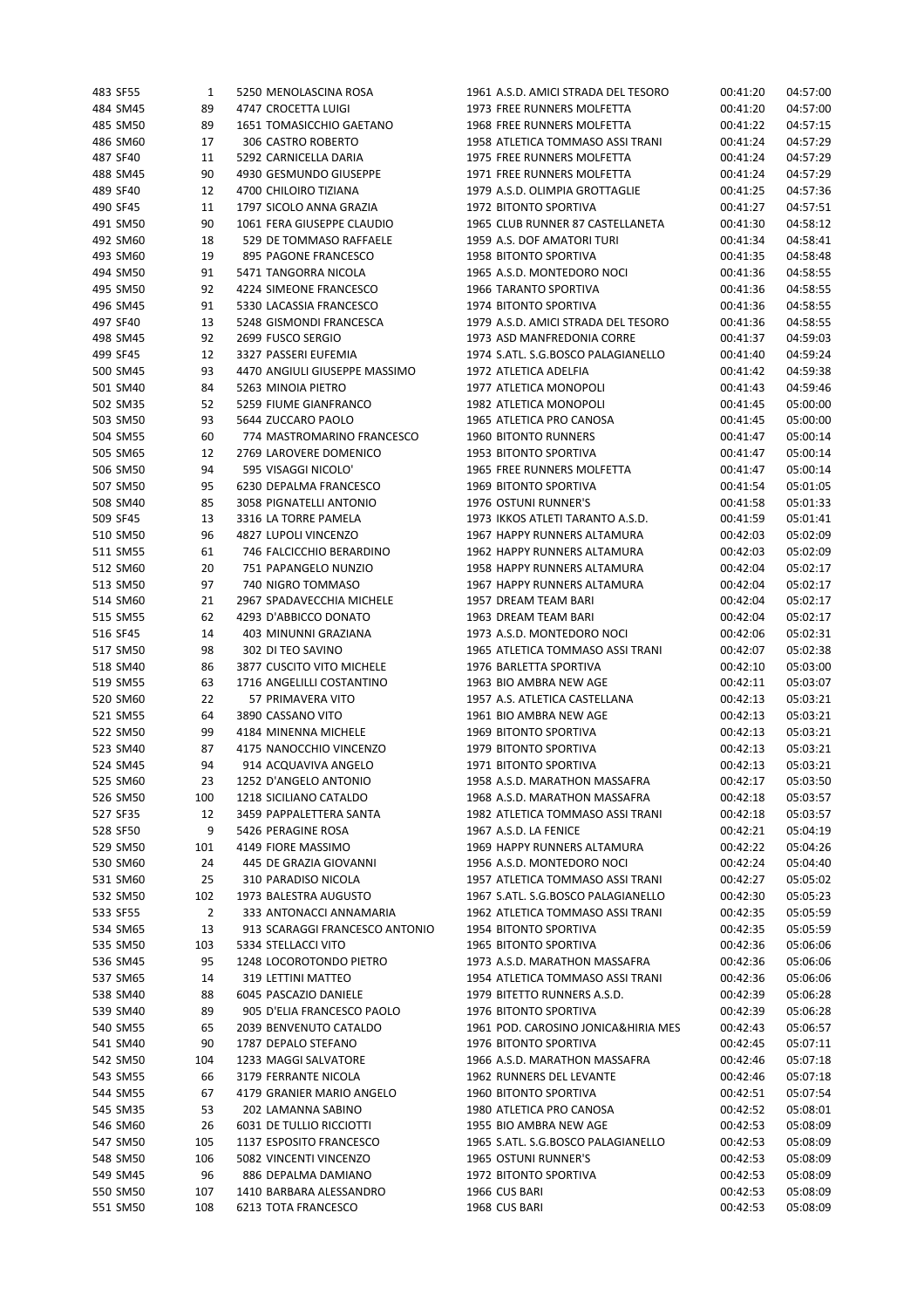| 552 SM60 | 27  | 596 GERVASIO SERGIO EDMONDO    | 1955 FREE RUNNERS MOLFETTA          | 00:42:58 | 05:08:45 |
|----------|-----|--------------------------------|-------------------------------------|----------|----------|
| 553 SM55 | 68  | 758 DIGESU' BIAGIO             | 1962 HAPPY RUNNERS ALTAMURA         | 00:43:10 | 05:10:11 |
| 554 SM50 | 109 | 741 CORNACCHIA VINCENZO        | 1966 HAPPY RUNNERS ALTAMURA         | 00:43:10 | 05:10:11 |
| 555 SM50 | 110 | 4364 PARISI PIERLUIGI          | 1967 RunCard                        | 00:43:18 | 05:11:08 |
| 556 SF55 | 3   | 2034 MARINO' MARIA             | 1964 TARANTO SPORTIVA               | 00:43:21 | 05:11:30 |
| 557 SM55 | 69  | 2026 BOZZARDI SALVINO          | 1961 TARANTO SPORTIVA               | 00:43:21 | 05:11:30 |
| 558 SF40 | 14  | 2545 TERRONE ROSA              | 1976 ATLETICA PRO CANOSA            | 00:43:21 | 05:11:30 |
| 559 SM60 | 28  | 1525 CARIATI ANTONIO           | 1956 ATLETICA TOMMASO ASSI TRANI    | 00:43:26 | 05:12:06 |
| 560 SM45 | 97  | 4145 ROMITA PIERLUIGI          | 1971 LA PIETRA                      | 00:43:26 | 05:12:06 |
| 561 SF40 | 15  | 5938 INTERESSE STEFANIA        | 1978 BITETTO RUNNERS A.S.D.         | 00:43:26 | 05:12:06 |
| 562 SM45 | 98  | 5939 MANSI LUIGI               | 1973 BITETTO RUNNERS A.S.D.         | 00:43:26 | 05:12:06 |
| 563 SM55 | 70  | 121 ROMANAZZI DOMENICO         | 1960 A.S. AMATORI PUTIGNANO         | 00:43:27 | 05:12:13 |
| 564 SM60 | 29  | 4422 PANEBIANCO NICOLA         | 1956 DREAM TEAM BARI                | 00:43:31 | 05:12:42 |
| 565 SM40 | 91  | 125 NOVEMBRE LUIGI             | 1975 A.S. AMATORI PUTIGNANO         | 00:43:34 | 05:13:03 |
| 566 SM55 | 71  | 702 VALENTE NICOLA GIUSEPPE    | 1960 A.S.D. NADIR ON THE ROAD - PUT | 00:43:35 | 05:13:10 |
| 567 SM50 | 111 | 2122 DANZA PAOLO               | 1965 BARLETTA SPORTIVA              | 00:43:35 | 05:13:10 |
| 568 SF50 | 10  | 3682 D'ARENZO LOREDANA         | 1968 STRARUNNERS BARI               | 00:43:35 | 05:13:10 |
| 569 SM55 | 72  | 781 BUONO DOMENICO             | 1963 DREAM TEAM BARI                | 00:43:35 | 05:13:10 |
| 570 SM60 | 30  | 1974 BASILE MICHELE            | 1959 S.ATL. S.G.BOSCO PALAGIANELLO  | 00:43:35 | 05:13:10 |
| 571 SF40 | 16  | 6212 MORGESE CHIARA            | 1977 CUS BARI                       | 00:43:38 | 05:13:32 |
| 572 SM55 | 73  |                                | 1963 A.S.D. AMICI STRADA DEL TESORO |          | 05:13:39 |
|          |     | 5459 GALLO DOMENICO            |                                     | 00:43:39 |          |
| 573 SF35 | 13  | 1516 CAPITANIO ANTONELLA       | 1981 ATLETICA MONOPOLI              | 00:43:47 | 05:14:37 |
| 574 SM45 | 99  | 435 LAFORGIA FELICIANO         | 1974 A.S.D. MONTEDORO NOCI          | 00:43:49 | 05:14:51 |
| 575 SM35 | 54  | 5761 PASTORE FRANCESCO         | 1984 ATLETICA PRO CANOSA            | 00:43:49 | 05:14:51 |
| 576 SM60 | 31  | 2017 MASTRANGELO CARLO OSCAR   | 1955 A.S.D. MARATHON MASSAFRA       | 00:43:51 | 05:15:05 |
| 577 SM35 | 55  | 5278 ZAGARIA GIOVANNI          | 1980 A.MARATONETI ANDRIESI          | 00:43:52 | 05:15:13 |
| 578 SM50 | 112 | 1513 BARNABA FRANCESCO         | 1966 ATLETICA MONOPOLI              | 00:43:56 | 05:15:41 |
| 579 SM45 | 100 | 4286 PERRINI DOMENICO          | 1971 G.S.P. III REGIONE AEREA BARI  | 00:43:59 | 05:16:03 |
| 580 SM65 | 15  | 2108 CAMPAGNA GAETANO          | 1954 ATLETICA ADELFIA               | 00:44:01 | 05:16:17 |
| 581 SM55 | 74  | 763 VENTURA GIOVANNI           | 1963 HAPPY RUNNERS ALTAMURA         | 00:44:08 | 05:17:08 |
| 582 SM50 | 113 | 5905 FERRARO ANTONIO           | 1966 ATLETICA TOMMASO ASSI TRANI    | 00:44:08 | 05:17:08 |
| 583 SM65 | 16  | 4295 MINERVA GENNARO           | 1954 DREAM TEAM BARI                | 00:44:10 | 05:17:22 |
| 584 SM65 | 17  | 1136 ANTONICELLI BERARDINO     | 1952 S.ATL. S.G.BOSCO PALAGIANELLO  | 00:44:14 | 05:17:51 |
| 585 SF45 | 15  | 2953 RENNA DEBORA              | 1974 ATLETICA MONOPOLI              | 00:44:14 | 05:17:51 |
| 586 SM50 | 114 | 5262 MARTULLI SALVATORE        | 1965 ATLETICA MONOPOLI              | 00:44:17 | 05:18:12 |
| 587 SM70 | 5   | 1486 SCIANNAMEA GIUSEPPE       | 1947 ATLETICA PRO CANOSA            | 00:44:20 | 05:18:34 |
| 588 SM50 | 115 | 5641 MERLA ROBERTO             | 1968 A.S.D. AMICI STRADA DEL TESORO | 00:44:20 | 05:18:34 |
| 589 SM40 | 92  | 428 CARIELLO FRANCESCO         | 1975 A.S.D. MONTEDORO NOCI          | 00:44:23 | 05:18:55 |
| 590 SM65 | 18  | 1426 MINOIA FELICE             | 1954 A.S. ATLETICA CASTELLANA       | 00:44:27 | 05:19:24 |
| 591 SM55 | 75  | 1533 TARANTINI NUNZIO          | 1961 ATLETICA TOMMASO ASSI TRANI    | 00:44:27 | 05:19:24 |
| 592 SF45 | 16  | 5521 CAIATI CONCETTA           | 1973 BITONTO SPORTIVA               | 00:44:28 | 05:19:31 |
| 593 SF55 | 4   | <b>132 VITTORIONE GIUSEPPA</b> | 1962 A.S. AMATORI PUTIGNANO         | 00:44:33 | 05:20:07 |
| 594 SM65 | 19  | 104 PICCIRILLI STEFANO         | 1951 A.S. AMATORI PUTIGNANO         | 00:44:34 | 05:20:14 |
| 595 SM35 | 56  | 5333 SASSO FRANCESCO           | 1984 BITONTO SPORTIVA               | 00:44:45 | 05:21:33 |
| 596 SM70 | 6   | 804 CAPURSO FRANCESCO          | 1945 GIOIA RUNNING A.S.D.           | 00:44:45 | 05:21:33 |
| 597 SF40 | 17  | 1904 CESARIO ANNA              | 1976 OSTUNI RUNNER'S                | 00:44:45 | 05:21:33 |
| 598 SM45 | 101 | 4631 CONVERTINI FRANCESCO      | 1972 OSTUNI RUNNER'S                | 00:44:48 | 05:21:55 |
| 599 SM60 | 32  | 1557 BIANCO STEFANO            | 1956 A.S.D. MONTEDORO NOCI          | 00:44:51 | 05:22:17 |
| 600 SF40 | 18  | 6224 SBLENDORIO MARIANNA       | 1979 ASS. NAZIONALE BERSAGLIERI BAR | 00:44:53 | 05:22:31 |
| 601 SM50 | 116 | 4324 RAGUSO FRANCESCO PAOLO    | 1966 G.S. PAOLOTTI - ATL MARTINA    | 00:44:53 | 05:22:31 |
| 602 SM60 | 33  | 1711 SIMONE ROCCO              | 1959 HAPPY RUNNERS ALTAMURA         | 00:44:54 | 05:22:38 |
| 603 SF55 | 5   | 5418 FELE MARIA                | 1963 S.ATL. S.G.BOSCO PALAGIANELLO  | 00:44:58 | 05:23:07 |
| 604 SM60 | 34  | 5260 ALBANESE COSIMO           | 1958 ATLETICA MONOPOLI              | 00:44:58 | 05:23:07 |
| 605 SF40 | 19  | 5617 DE BENEDETTO ROSA         | 1977 IKKOS ATLETI TARANTO A.S.D.    | 00:44:58 | 05:23:07 |
| 606 SM70 | 7   | 4221 MAGGIO RODOLFO            | 1949 ASD RUNNERS FOR EMERGENCY      | 00:44:58 | 05:23:07 |
| 607 SM60 | 35  | 231 PITEO SALVATORE            | 1958 G.S.P. III REGIONE AEREA BARI  | 00:45:00 | 05:23:21 |
| 608 SF60 | 1   | 471 ATTOLICO MADDALENA         | 1956 A.S.D. MONTEDORO NOCI          | 00:45:11 | 05:24:40 |
| 609 SM45 | 102 | 6221 NERI SALVATORE            | 1972 A.S. QUELLI DELLA PINETA       | 00:45:11 | 05:24:40 |
| 610 SM50 | 117 | 5602 RUSSO GIUSEPPE            | 1968 A.S.D. MARATHON MASSAFRA       | 00:45:12 | 05:24:47 |
| 611 SM40 | 93  | 5601 PUPILLO FRANCESCO         | 1978 A.S.D. MARATHON MASSAFRA       | 00:45:12 | 05:24:47 |
| 612 SM65 | 20  | 112 LATTARULO CARMINE          | 1950 A.S. AMATORI PUTIGNANO         | 00:45:12 | 05:24:47 |
| 613 SM55 | 76  | 1712 FAVIA GIUSEPPE            | 1962 DREAM TEAM BARI                | 00:45:12 | 05:24:47 |
| 614 SM40 | 94  | 3786 D'IPPOLITO ALESSANDRO     | 1977 IKKOS ATLETI TARANTO A.S.D.    | 00:45:24 | 05:26:14 |
| 615 SM40 | 95  | 267 LEOCI ANGELO               | 1975 ATLETICA MONOPOLI              | 00:45:24 | 05:26:14 |
| 616 SM50 | 118 | 94 TRIA FRANCESCO              | 1966 A.S. AMATORI PUTIGNANO         | 00:45:24 | 05:26:14 |
| 617 SF50 | 11  | 2750 MAURO MARIA PAOLA         | 1967 ATLETICA TOMMASO ASSI TRANI    | 00:45:24 | 05:26:14 |
| 618 SM50 | 119 | 2724 MURANO FRANCO             | 1967 ATLETICA PALAZZO               | 00:45:24 | 05:26:14 |
| 619 SF40 | 20  | 5722 GASPARRE ROSA             | 1977 S.ATL. S.G.BOSCO PALAGIANELLO  | 00:45:24 | 05:26:14 |
| 620 SF40 | 21  | 4388 PINNELLI CARMELA SILVIA   | 1977 ATLETICA PRO CANOSA            | 00:45:24 | 05:26:14 |
|          |     |                                |                                     |          |          |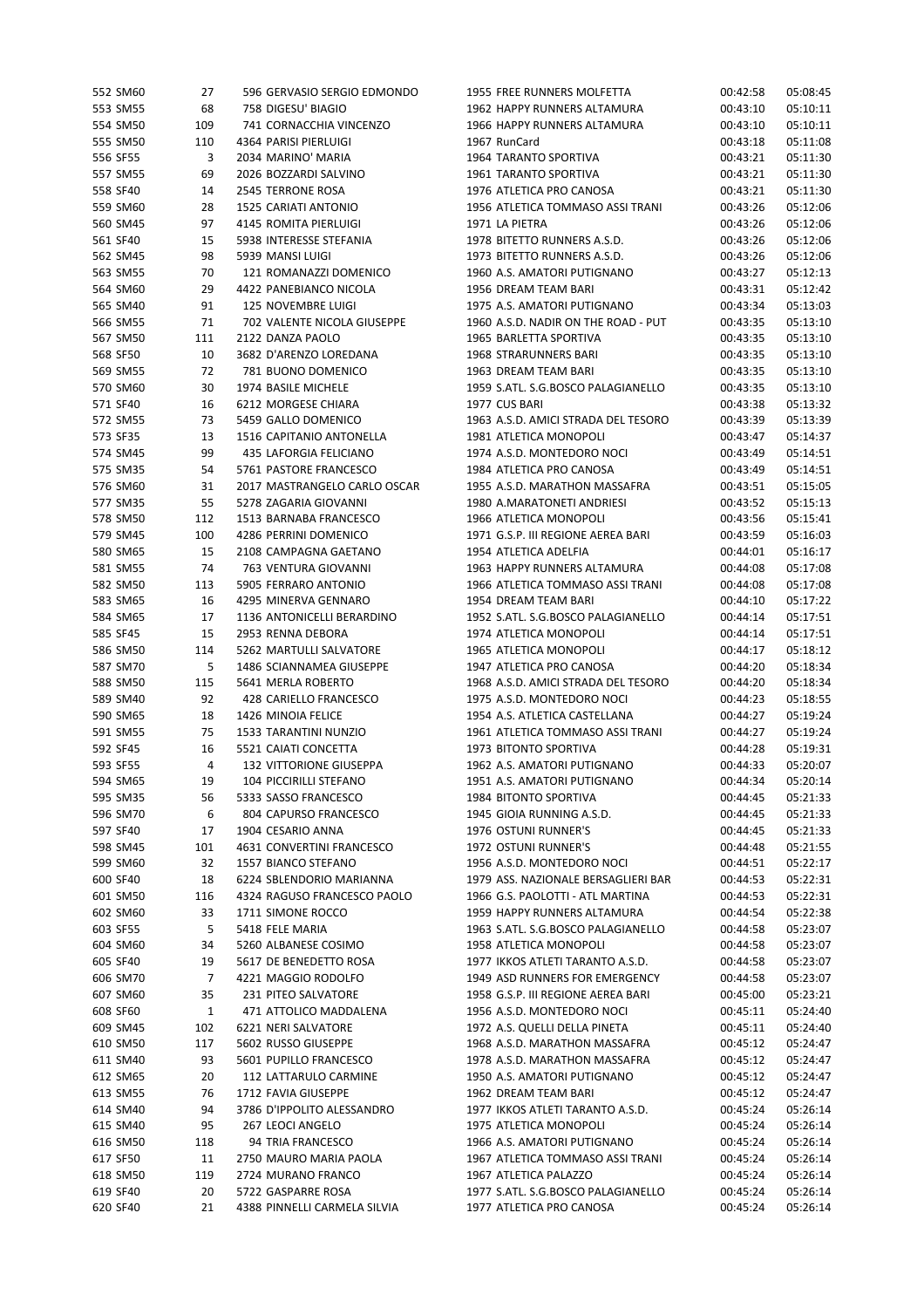| 621 SM40 | 96             | 908 MANGINI ROCCO           | 1976 BITONTO SPORTIVA               | 00:45:29 | 05:26:50 |
|----------|----------------|-----------------------------|-------------------------------------|----------|----------|
| 622 SF40 | 22             | 2655 MASCIALE ANGELA        | 1977 BITONTO SPORTIVA               | 00:45:29 | 05:26:50 |
| 623 SF50 | 12             | 2966 DE CANDIA TERESA       | 1968 DREAM TEAM BARI                | 00:45:29 | 05:26:50 |
| 624 SM40 | 97             | 4181 SBLENDORIO GAETANO     | 1978 BITONTO SPORTIVA               | 00:45:29 | 05:26:50 |
| 625 SM70 | 8              | 645 MELE DOMENICO           | 1945 RUNNING PEOPLE NOICATTARO      | 00:45:29 | 05:26:50 |
| 626 SF55 | 6              | 1064 DANZA GRAZIA           | 1963 CLUB RUNNER 87 CASTELLANETA    | 00:45:29 | 05:26:50 |
| 627 SF50 | 13             | 5246 BORRICELLI MARIA DELIA | 1966 A.S.D. AMICI STRADA DEL TESORO | 00:45:42 | 05:28:23 |
| 628 SF60 | $\overline{2}$ | 191 MERCO NICOLETTA         | 1958 ATLETICA PRO CANOSA            | 00:45:42 | 05:28:23 |
| 629 SM55 | 77             | 1505 SALIERNO FRANCESCO     | 1960 G.S.P. III REGIONE AEREA BARI  | 00:45:42 | 05:28:23 |
| 630 SM45 | 103            | 1708 MASSARO NICOLA         | 1970 HAPPY RUNNERS ALTAMURA         | 00:45:42 | 05:28:23 |
| 631 SM55 | 78             | 6029 FORTE ANTONIO          | 1964 HAPPY RUNNERS ALTAMURA         | 00:45:42 | 05:28:23 |
| 632 SM70 | 9              | 4813 TAMMA FRANCESCO        | 1948 A.S.D. AMICI STRADA DEL TESORO | 00:45:42 | 05:28:23 |
| 633 SM40 | 98             | 4080 NITTI DOMENICO         | <b>1975 FRONTRUNNERS</b>            | 00:45:43 | 05:28:30 |
| 634 SM45 | 104            | 2565 DI LERNIA FRANCESCO    | 1974 ATLETICA TOMMASO ASSI TRANI    | 00:45:45 | 05:28:45 |
| 635 SM50 | 120            | 1070 CASAMASSIMA GIUSEPPE   | 1965 CLUB RUNNER 87 CASTELLANETA    | 00:45:45 | 05:28:45 |
| 636 SM55 | 79             | 3689 FALCO DOMENICO         | 1963 STRARUNNERS BARI               | 00:45:45 | 05:28:45 |
| 637 SF35 | 14             | 670 MARIO ALESSANDRA        | 1984 A.S.D. NADIR ON THE ROAD - PUT | 00:45:55 | 05:29:56 |
| 638 SM50 | 121            | 660 RENNA FRANCESCO         | 1968 A.S.D. NADIR ON THE ROAD - PUT | 00:45:55 | 05:29:56 |
| 639 SM55 | 80             | 4109 Bavaro Paolo           | 1963 RunCard                        | 00:45:55 | 05:29:56 |
|          | 36             | 1509 VINO PASQUALE          | 1959 G.S.P. III REGIONE AEREA BARI  |          | 05:29:56 |
| 640 SM60 |                |                             |                                     | 00:45:55 |          |
| 641 SM65 | 21             | 131 GIGANTE DONATO          | 1952 A.S. AMATORI PUTIGNANO         | 00:45:57 | 05:30:11 |
| 642 SM50 | 122            | 1257 GRECO NICOLA           | 1968 A.S.D. MARATHON MASSAFRA       | 00:46:05 | 05:31:08 |
| 643 SF45 | 17             | 5415 TERRUSI ANNAMARIA      | 1973 CLUB RUNNER 87 CASTELLANETA    | 00:46:05 | 05:31:08 |
| 644 SM55 | 81             | 5741 cipriani vincenzo      | 1960 RunCard                        | 00:46:07 | 05:31:23 |
| 645 SM50 | 123            | 2726 SANSONE PASQUALE       | 1964 ATLETICA PALAZZO               | 00:46:08 | 05:31:30 |
| 646 SF40 | 23             | 2016 MARANGI MARIA SCALA    | 1975 A.S.D. MARATHON MASSAFRA       | 00:46:09 | 05:31:37 |
| 647 SM60 | 37             | 424 TRISOLINI ANGELO MARINO | 1959 A.S.D. MONTEDORO NOCI          | 00:46:09 | 05:31:37 |
| 648 SM70 | 10             | 1391 BERTERAMO FRANCESCO    | 1949 A.S. CULTURALE POD. S. STEFANO | 00:46:10 | 05:31:44 |
| 649 SF50 | 14             | 931 SIMONE GIOVANNA         | 1965 A.S.D. LA FENICE               | 00:46:16 | 05:32:27 |
| 650 SF45 | 18             | 1559 GABRIELE MARIELLA      | 1974 A.S.D. MONTEDORO NOCI          | 00:46:16 | 05:32:27 |
| 651 SM60 | 38             | 444 FERRARA VINCENZO        | 1958 A.S.D. MONTEDORO NOCI          | 00:46:20 | 05:32:56 |
| 652 SM40 | 99             | 6232 MERCURIO NICOLA        | 1976 BITONTO SPORTIVA               | 00:46:20 | 05:32:56 |
| 653 SM70 | 11             | 1920 DEFAZIO ANTONIO        | 1947 A.S. CULTURALE POD. S. STEFANO | 00:46:20 | 05:32:56 |
| 654 SM70 | 12             | 376 LIUZZI PAOLO            | 1949 A.S.D. MONTEDORO NOCI          | 00:46:23 | 05:33:18 |
| 655 SF60 | 3              | 219 MASTROMAURO ROSA        | 1959 G.S.ATLETICA AMATORI CORATO    | 00:46:25 | 05:33:32 |
| 656 SF50 | 15             | 3305 SCIANNIMANICA MARIA    | 1966 CLUB RUNNER 87 CASTELLANETA    | 00:46:27 | 05:33:46 |
| 657 SM40 | 100            | 4838 GRANIERI ALESSANDRO    | 1978 BITONTO SPORTIVA               | 00:46:31 | 05:34:15 |
| 658 SM65 | 22             | 4121 ADDANTE ONOFRIO        | 1950 A.A.'E. MANZARI' CASAMASSIMA   | 00:46:33 | 05:34:29 |
| 659 SM65 | 23             | 6226 MAGRONE NICOLA         | 1953 A.S.D. ATLETICA BITRITTO       | 00:46:33 | 05:34:29 |
| 660 SM50 | 124            | 3839 MONNO GIUSEPPE         | 1966 A.S.D. AMICI STRADA DEL TESORO | 00:46:39 | 05:35:13 |
| 661 SF50 | 16             | 5639 DE CARNE CECILIA       | 1969 A.S.D. AMICI STRADA DEL TESORO | 00:46:42 | 05:35:34 |
| 662 SF45 | 19             | 732 STORSILLO CATERINA      | 1970 HAPPY RUNNERS ALTAMURA         | 00:46:51 | 05:36:39 |
| 663 SM65 | 24             | 103 MAGGIPINTO PIETRO       | 1953 A.S. AMATORI PUTIGNANO         | 00:46:51 | 05:36:39 |
| 664 SM45 | 105            | 5324 CICCIMARRA TOMMASO     | 1971 HAPPY RUNNERS ALTAMURA         | 00:46:51 | 05:36:39 |
| 665 SM50 | 125            | 6233 MINUNNO VINCENZO       | 1967 BITONTO SPORTIVA               | 00:46:51 | 05:36:39 |
| 666 SM35 | 57             | 6219 SANTORO FRANCESCO      | 1984 G.S.P. III REGIONE AEREA BARI  | 00:46:51 | 05:36:39 |
| 667 SM45 | 106            | 1284 LAGIOIA CHRISTIAN      | 1974 TARANTO SPORTIVA               | 00:46:54 | 05:37:00 |
| 668 SF40 | 24             | 6214 GATTULLI PATRIZIA      | 1978 A.S.D. AMICI STRADA DEL TESORO | 00:46:56 | 05:37:15 |
| 669 SM40 | 101            | 5765 PETRIGNANI FRANCESCO   | 1975 ATLETICA TOMMASO ASSI TRANI    | 00:46:57 | 05:37:22 |
| 670 SM55 | 82             | 5622 carucci antonio        | 1962 RunCard                        | 00:47:00 | 05:37:43 |
| 671 SF45 | 20             | 5414 TOTARO KATIA           | 1974 CLUB RUNNER 87 CASTELLANETA    | 00:47:03 | 05:38:05 |
| 672 SM45 | 107            | 5458 ROTONDO FRANCESCO      | 1971 A.S.D. AMICI STRADA DEL TESORO | 00:47:09 | 05:38:48 |
| 673 SM35 | 58             | 1547 SILVANO ANTONIO        | 1980 ATLETIC CLUB ALTAMURA          | 00:47:12 | 05:39:10 |
| 674 SF50 | 17             | 3196 STELLACCI MARIA GRAZIA | 1969 BITONTO SPORTIVA               | 00:47:12 | 05:39:10 |
| 675 SM60 | 39             | 550 SCAGLIUSI FRANCESCO     | 1959 A.S. ATLETICA POLIGNANO        | 00:47:12 | 05:39:10 |
| 676 SF50 | 18             | 6241 CORALLO MARIA ROSARIA  | 1965 STRARUNNERS BARI               | 00:47:13 | 05:39:17 |
| 677 SF50 | 19             | 1818 ANTONACCI ANTONIETTA   | <b>1968 FRONTRUNNERS</b>            | 00:47:14 | 05:39:24 |
| 678 SF40 | 25             | 3883 COLAMONACO MARIAGRAZIA | 1975 HAPPY RUNNERS ALTAMURA         | 00:47:14 | 05:39:24 |
| 679 SM50 | 126            | 1696 BRUNO DONATO           | 1967 HAPPY RUNNERS ALTAMURA         | 00:47:16 | 05:39:38 |
| 680 SM70 | 13             | 1062 GADALETO GIUSEPPE      | 1947 CLUB RUNNER 87 CASTELLANETA    | 00:47:18 | 05:39:53 |
| 681 SM50 | 127            | 1489 DE PALMA MARCO         | 1965 G.S.ATLETICA AMATORI CORATO    | 00:47:22 | 05:40:22 |
| 682 SM40 | 102            | 5689 DI VENERE DANIELE      | 1975 BITONTO SPORTIVA               | 00:47:23 | 05:40:29 |
| 683 SM60 | 40             | 1458 LAERA COSIMO           | 1957 A.S. AMATORI PUTIGNANO         | 00:47:25 | 05:40:43 |
| 684 SM45 | 108            | 704 NAPOLETANO ALBERTO      | 1973 A.S.D. NADIR ON THE ROAD - PUT | 00:47:27 | 05:40:57 |
|          |                |                             |                                     |          |          |
| 685 SM45 | 109            | 5457 SINNI MARCELLO         | 1970 A.S.D. AMICI STRADA DEL TESORO | 00:47:28 | 05:41:05 |
| 686 SF65 | 1              | 1482 DI SIBIO ANGELA        | 1954 ATLETICA PRO CANOSA            | 00:47:44 | 05:43:00 |
| 687 SF35 | 15             | 1790 LABIANCA LUISA         | 1980 BITONTO SPORTIVA               | 00:47:44 | 05:43:00 |
| 688 SF45 | 21             | 6099 CARBONE SABINA         | 1970 ATLETICA PRO CANOSA            | 00:47:48 | 05:43:28 |
| 689 SF40 | 26             | 4171 LABIANCA ANGELA        | 1976 BITONTO SPORTIVA               | 00:47:48 | 05:43:28 |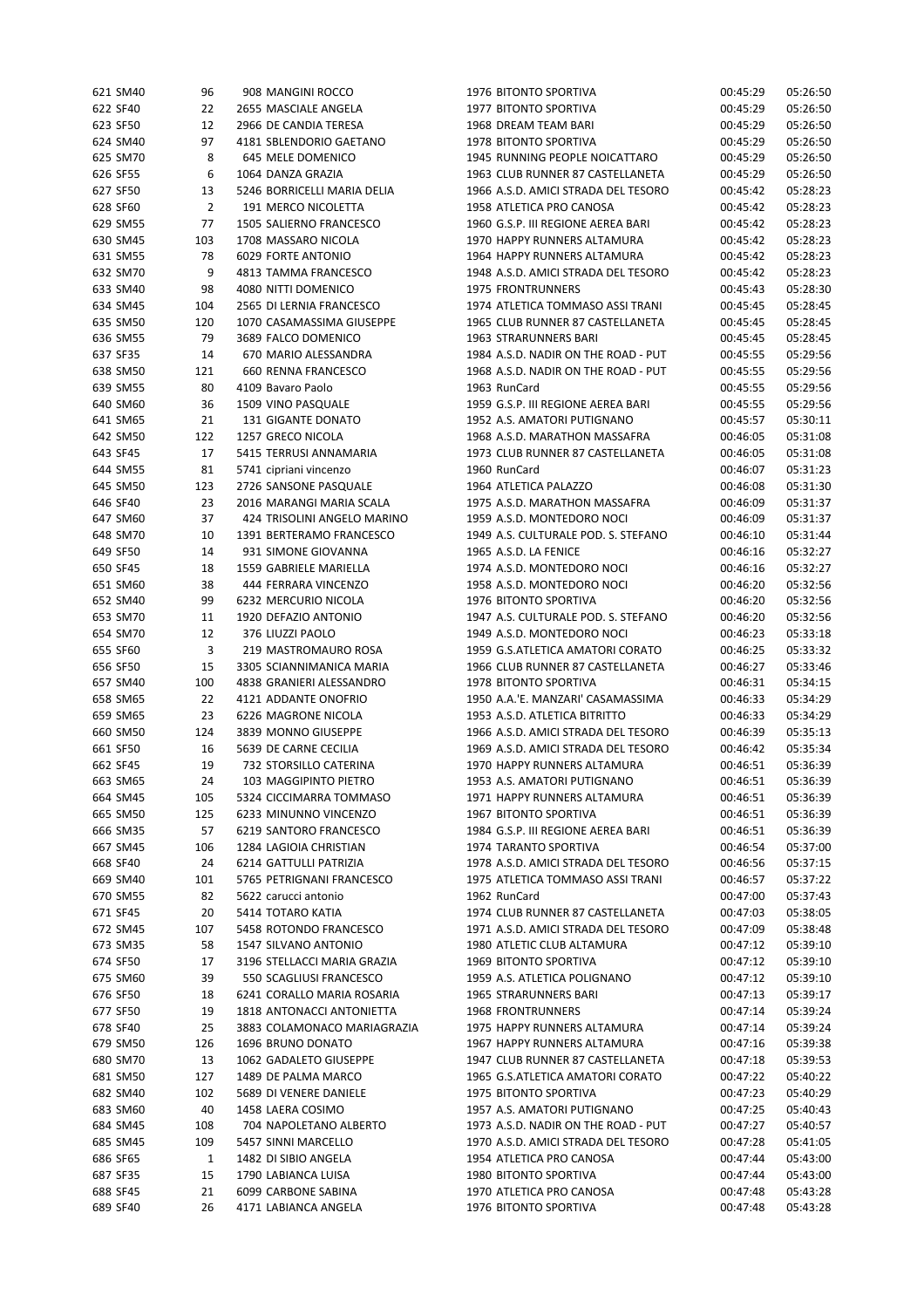| 690 SM55 | 83             | 1605 SAMELE NICOLA               | 1962 A.S. ATLETICA POLIGNANO                              | 00:48:00 | 05:44:55 |
|----------|----------------|----------------------------------|-----------------------------------------------------------|----------|----------|
| 691 SF35 | 16             | 3680 LABIANCA ANGELA             | 1980 BITONTO SPORTIVA                                     | 00:48:02 | 05:45:09 |
| 692 SF45 | 22             | 5580 DE NOVELLIS PIERA           | 1971 CLUB RUNNER 87 CASTELLANETA                          | 00:48:03 | 05:45:16 |
| 693 SM55 | 84             | 549 SCAGLIUSI EUGENIO            | 1964 A.S. ATLETICA POLIGNANO                              | 00:48:03 | 05:45:16 |
| 694 SM75 | 1              | 105 BIANCO GIOVANNI              | 1944 A.S. AMATORI PUTIGNANO                               | 00:48:04 | 05:45:23 |
| 695 SM65 | 25             | 1465 MICCOLIS GIUSEPPE           | 1950 A.S. AMATORI PUTIGNANO                               | 00:48:05 | 05:45:31 |
| 696 SM60 | 41             | 114 SPORTELLI VITO               | 1957 A.S. AMATORI PUTIGNANO                               | 00:48:05 | 05:45:31 |
| 697 SM60 | 42             | 4811 GIULIANI VITO               | 1956 A.S.D. AMICI STRADA DEL TESORO                       | 00:48:08 | 05:45:52 |
| 698 SM60 | 43             | 6002 MANZARI VITO                | 1955 A.S.D. AMICI STRADA DEL TESORO                       | 00:48:11 | 05:46:14 |
| 699 SM50 | 128            | 1124 MIANI VITO                  | 1966 S.ATL. S.G.BOSCO PALAGIANELLO                        | 00:48:15 | 05:46:42 |
| 700 SM45 | 110            | 2841 DE NISCO SALVATORE          | 1971 S.ATL. S.G.BOSCO PALAGIANELLO                        | 00:48:16 | 05:46:50 |
| 701 SF40 | 27             | 910 PASCULLI SILVANA             | 1979 BITONTO SPORTIVA                                     | 00:48:16 | 05:46:50 |
| 702 SM55 | 85             | 1759 FIORENTINO NICOLA           |                                                           |          | 05:47:11 |
|          |                | 4079 SARDONE MARIANNA            | 1961 RUNNERS DEL LEVANTE                                  | 00:48:19 |          |
| 703 SF35 | 17             |                                  | 1984 ACQUAMARINA PALESE                                   | 00:48:35 | 05:49:06 |
| 704 SM60 | 44             | 5307 CRESCENTE MICHELE VINCENZO  | 1955 BARLETTA SPORTIVA                                    | 00:48:38 | 05:49:28 |
| 705 SM75 | $\overline{2}$ | 4835 MANZONI GIOVANNI            | 1943 A.S.D. ATLETICA AZZURRA                              | 00:48:38 | 05:49:28 |
| 706 SM50 | 129            | 778 DE BELLIS VITO               | 1967 DREAM TEAM BARI                                      | 00:48:38 | 05:49:28 |
| 707 SM60 | 45             | 6222 GATTI VINCENZO              | 1958 A.S. DOF AMATORI TURI                                | 00:48:44 | 05:50:11 |
| 708 SM65 | 26             | 1782 PIZZUTO UGO                 | 1951 A.S.D. ATLETICA AZZURRA                              | 00:48:51 | 05:51:01 |
| 709 SM80 | 1              | 3675 DE TOMA ANDREA              | 1938 S.S.D. A.R.L. DYNAMYK FITNESS                        | 00:48:59 | 05:51:59 |
| 710 SF45 | 23             | 1789 GENTILE ROSA                | 1973 BITONTO SPORTIVA                                     | 00:49:01 | 05:52:13 |
| 711 SM70 | 14             | 2124 NINIVAGGI GRAZIANTONIO      | 1946 HAPPY RUNNERS ALTAMURA                               | 00:49:05 | 05:52:42 |
| 712 SM55 | 86             | 1659 ANGIULLI GIOVANNI           | 1961 BARLETTA SPORTIVA                                    | 00:49:07 | 05:52:56 |
| 713 SM55 | 87             | 1672 VITOBELLO RUGGIERO          | 1961 BARLETTA SPORTIVA                                    | 00:49:10 | 05:53:18 |
| 714 SF50 | 20             | 4271 GENGA VINCENZA              | 1967 ATLETICA PALAZZO                                     | 00:49:10 | 05:53:18 |
| 715 SM50 | 130            | 1503 ROBERTO MASSIMILIANO        | 1967 G.S.P. III REGIONE AEREA BARI                        | 00:49:10 | 05:53:18 |
| 716 SM35 | 59             | 1583 DESIO TONI                  | 1980 A.S. DOF AMATORI TURI                                | 00:49:29 | 05:55:34 |
| 717 SM40 | 103            | 5729 PETRICCIUOLO RAFFAELE       | 1976 POD. CAROSINO JONICA&HIRIA MES                       | 00:50:24 | 06:02:09 |
| 718 SM50 | 131            | 4173 LOPEDOTE MICHELE            | 1968 BITONTO SPORTIVA                                     | 00:50:24 | 06:02:09 |
| 719 SM60 | 46             | 1713 QUISTELLI VITANTONIO        | 1957 DREAM TEAM BARI                                      | 00:50:24 | 06:02:09 |
| 720 SM60 | 47             | 3849 DEFANO GIUSEPPE             | 1955 SPORT CENTER A.S.D.                                  | 00:50:25 | 06:02:17 |
| 721 SM65 | 27             | 4131 FERRULLI GIUSEPPE           | 1950 ATLETIC CLUB ALTAMURA                                | 00:50:26 | 06:02:24 |
| 722 SM70 | 15             | 115 COSACCO MICHELE              | 1945 A.S. AMATORI PUTIGNANO                               | 00:50:27 | 06:02:31 |
| 723 SM65 | 28             | 1138 TODARO PASQUALE             | 1954 S.ATL. S.G.BOSCO PALAGIANELLO                        | 00:50:27 | 06:02:31 |
| 724 SM60 | 48             | 1128 CARRIERI PIETRO             | 1956 S.ATL. S.G.BOSCO PALAGIANELLO                        | 00:50:33 | 06:03:14 |
| 725 SF40 | 28             | 3489 LOSACCO PATRIZIA            | 1976 A.MARATONETI ANDRIESI                                | 00:50:34 | 06:03:21 |
| 726 SF40 | 29             | 3679 CASTELLANO MARIA ANTONIETTA | 1977 BITONTO SPORTIVA                                     | 00:50:37 | 06:03:43 |
| 727 SM60 | 49             | 1769 VASILE GIUSEPPE             | 1956 RUNNERS DEL LEVANTE                                  | 00:50:37 | 06:03:43 |
| 728 SM50 |                | 3306 CAPRIOLI VITO NICOLA        |                                                           |          | 06:05:02 |
|          | 132            |                                  | 1966 CLUB RUNNER 87 CASTELLANETA<br>1970 BITONTO SPORTIVA | 00:50:48 |          |
| 729 SF45 | 24             | 4180 SARACINO MARIA DONATA       |                                                           | 00:50:52 | 06:05:31 |
| 730 SM70 | 16             | 801 SABATO MICHELE               | 1949 GIOIA RUNNING A.S.D.                                 | 00:51:02 | 06:06:42 |
| 731 SM60 | 50             | 3569 FRAGOMELI FRANCESCO         | 1957 BARLETTA SPORTIVA                                    | 00:51:02 | 06:06:42 |
| 732 SM55 | 88             | <b>1408 PRIORE GIUSEPPE</b>      | 1964 AMATORI ATL. ACQUAVIVA                               | 00:51:03 | 06:06:50 |
| 733 SF35 | 18             | 3190 SCARAGGI ANGELA             | 1983 BITONTO SPORTIVA                                     | 00:51:06 | 06:07:11 |
| 734 SF70 | $\mathbf{1}$   | 343 LOVIGLIO PASQUA              | 1949 ATLETIC CLUB ALTAMURA                                | 00:51:06 | 06:07:11 |
| 735 SM45 | 111            | 6215 LOPEZ BERNARDO              | 1974 A.S.D. AMICI STRADA DEL TESORO                       | 00:51:07 | 06:07:18 |
| 736 SM55 | 89             | 1762 MICHELUCCI MICHELE          | 1960 RUNNERS DEL LEVANTE                                  | 00:51:07 | 06:07:18 |
| 737 SM70 | 17             | 349 RAGONE GIOVANNI              | 1946 ATLETIC CLUB ALTAMURA                                | 00:51:07 | 06:07:18 |
| 738 SF50 | 21             | 5247 CURCI MADDALENA             | 1967 A.S.D. AMICI STRADA DEL TESORO                       | 00:51:07 | 06:07:18 |
| 739 SF40 | 30             | 5757 GAMMONE MICHELA             | 1979 A.S.D. AMICI STRADA DEL TESORO                       | 00:51:07 | 06:07:18 |
| 740 SF40 | 31             | 5758 PORRECA SILVIA              | 1978 A.S.D. AMICI STRADA DEL TESORO                       | 00:51:14 | 06:08:09 |
| 741 SF45 | 25             | 6234 MUSKOLLARI ARTA             | 1972 BITONTO SPORTIVA                                     | 00:51:14 | 06:08:09 |
| 742 SM65 | 29             | 597 GIANFREDA VITO               | 1951 FREE RUNNERS MOLFETTA                                | 00:51:45 | 06:11:51 |
| 743 SM50 | 133            | 5332 PETTA FRANCESCO             | 1969 BITONTO SPORTIVA                                     | 00:51:45 | 06:11:51 |
| 744 SM35 | 60             | 6218 LIONETTI ANGELO             | 1981 G.S.P. III REGIONE AEREA BARI                        | 00:52:27 | 06:16:53 |
| 745 SM55 | 90             | 594 CALDAROLA PAOLO              | 1963 FREE RUNNERS MOLFETTA                                | 00:52:32 | 06:17:29 |
| 746 SM55 | 91             | 140 RICCHI FRANCESCO             | 1962 A.S. AMATORI PUTIGNANO                               | 00:52:36 | 06:17:58 |
| 747 SF40 | 32             | 3461 FERRANTE ROSA               | 1978 ATLETICA TOMMASO ASSI TRANI                          | 00:52:47 | 06:19:17 |
| 748 SM50 | 134            | 1808 FIORE DOMENICO              | 1965 ACQUAMARINA PALESE                                   | 00:52:56 | 06:20:22 |
| 749 SM60 | 51             | 1805 COLELLA GIUSEPPE            | 1955 ACQUAMARINA PALESE                                   | 00:53:05 | 06:21:26 |
| 750 SF35 | 19             | 5276 LOPETUSO GRAZIA             | 1982 A.MARATONETI ANDRIESI                                | 00:53:28 | 06:24:11 |
| 751 SM55 | 92             | 893 ROSSIELLO DOMENICO           | 1960 BITONTO SPORTIVA                                     | 00:53:28 | 06:24:11 |
| 752 SF40 | 33             | 6229 ANTONINO LUISA              | 1977 BITONTO SPORTIVA                                     | 00:53:28 | 06:24:11 |
| 753 SM70 | 18             | 1143 TODARO VITO CATALDO         | 1945 S.ATL. S.G.BOSCO PALAGIANELLO                        | 00:53:41 | 06:25:45 |
| 754 SF45 | 26             | 1691 LUISI CARMELA               | 1970 A.S.D. NADIR ON THE ROAD - PUT                       | 00:53:54 | 06:27:18 |
| 755 SM70 | 19             | 6258 TROIANO FRANCESCO           | 1948 GR. POD. MONTE SANT'ANGELO                           |          | 06:29:56 |
| 756 SF40 | 34             |                                  |                                                           | 00:54:16 |          |
|          |                | 6237 STELLACCI MARIA ANTONIETTA  | 1975 BITONTO SPORTIVA                                     | 00:54:27 | 06:31:15 |
| 757 SM55 | 93             | 1814 RUTIGLIANO AGOSTINO         | 1960 BITETTO RUNNERS A.S.D.                               | 00:54:31 | 06:31:44 |
| 758 SF55 | 7              | 2639 PALMIERI CONCHITA MARIA     | 1962 BARLETTA SPORTIVA                                    | 00:54:34 | 06:32:06 |